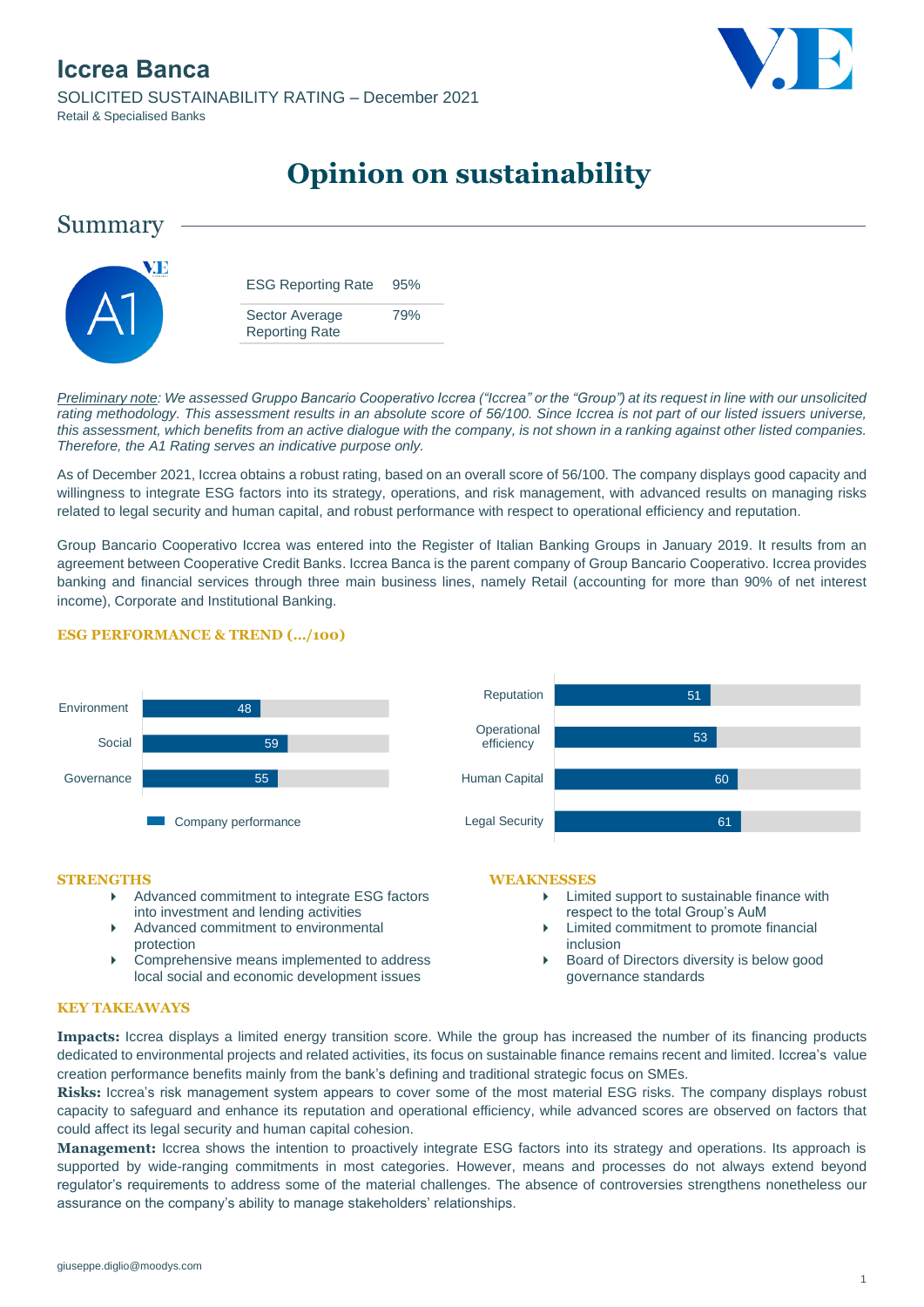## **Iccrea Banca** SOLICITED SUSTAINABILITY RATING – December 2021 Retail & Specialised Banks

# Impacts

Iccrea was created in 2019 and for this reason only 2019 and 2020 consolidated indicators are available. This has impacted the Group's overall score since some indicators does not show a clear trend over those two years and there are no historical data to determine a longer trend.

### **VALUE CREATION AND SHARING**

|                                                                                |                    | Efforts to develop products and services contributing to UN Sustainable development<br>goals are detailed on p4 of this document and include:                                                                                                                                                                                                                                                                                                                                                                                                                                                                                                                                                                                                                                                                                                                                                                                                                                                                  |
|--------------------------------------------------------------------------------|--------------------|----------------------------------------------------------------------------------------------------------------------------------------------------------------------------------------------------------------------------------------------------------------------------------------------------------------------------------------------------------------------------------------------------------------------------------------------------------------------------------------------------------------------------------------------------------------------------------------------------------------------------------------------------------------------------------------------------------------------------------------------------------------------------------------------------------------------------------------------------------------------------------------------------------------------------------------------------------------------------------------------------------------|
|                                                                                |                    | <b>Asset Management</b>                                                                                                                                                                                                                                                                                                                                                                                                                                                                                                                                                                                                                                                                                                                                                                                                                                                                                                                                                                                        |
|                                                                                |                    | With reference to BCC Risparmio & Previdenza (which is the asset<br>$\blacktriangleright$<br>management company of the Group), sustainable investments have<br>increased by 54% over the last two years. BCC Risparmio & Previdenza<br>invested EUR 919 million in sustainable securities in the year to October<br>2021.<br>Overal, BCC Risparmio & Previdenza's Asset under Management (AuM) in<br>Þ<br>sustainable investments amounted to EUR 3.17 billions (at October 2021),<br>or 15% of its total investments. This amount represented then 1.8% of<br>Group's total assets.                                                                                                                                                                                                                                                                                                                                                                                                                           |
|                                                                                |                    | <b>Green Lending / Green Loans</b>                                                                                                                                                                                                                                                                                                                                                                                                                                                                                                                                                                                                                                                                                                                                                                                                                                                                                                                                                                             |
|                                                                                |                    | In 2020 Iccrea financed energy transition-related projects for a total amount<br>Þ<br>of EUR 160 million, which represents 0.09% of the Group's total assets in<br>2020.                                                                                                                                                                                                                                                                                                                                                                                                                                                                                                                                                                                                                                                                                                                                                                                                                                       |
|                                                                                |                    | <b>Impact Investing</b>                                                                                                                                                                                                                                                                                                                                                                                                                                                                                                                                                                                                                                                                                                                                                                                                                                                                                                                                                                                        |
| <b>Share of investments dedicated</b>                                          |                    | IB invested in 2020 EUR 554,256 out of a total subscription commitment of<br>Þ<br>EUR 1 million in the private equity fund "IDEA Agro", which is related to<br>sustainability agriculture.                                                                                                                                                                                                                                                                                                                                                                                                                                                                                                                                                                                                                                                                                                                                                                                                                     |
| to activities likely to generate<br>sustainable value and/or to                |                    | <b>Social Bonds</b>                                                                                                                                                                                                                                                                                                                                                                                                                                                                                                                                                                                                                                                                                                                                                                                                                                                                                                                                                                                            |
| products with measurable green,                                                | <b>Significant</b> | IB issued a EUR 500,000 Social Impact Bond in 2021.<br>▶                                                                                                                                                                                                                                                                                                                                                                                                                                                                                                                                                                                                                                                                                                                                                                                                                                                                                                                                                       |
| social or sustainable goals<br>[Major, Significant, Limited,<br>Unclear, None] |                    | <b>Finance for SMEs</b><br>EUR 41.4 billions of loans was provided to SMEs in 2020, which represents<br>▶<br>about 24.5% of the Group's total assets in 2020.                                                                                                                                                                                                                                                                                                                                                                                                                                                                                                                                                                                                                                                                                                                                                                                                                                                  |
|                                                                                |                    | Above-mentioned initiatives represent more than 20% of Group's total assets in 2020,<br>accounting for "significant" impacts of Iccrea in sustainable finance area. However,<br>there is room for improvement since such figure mainly benefits from the bank's<br>strategic focus on SMEs. The new sustainable finance strategy of European<br>Commission encourages the financial sector to play a more active role in facilitating the<br>transition toward a sustainable economy while ensuring its resilience to sustainability<br>risks. In this regard, the performance of the Group in providing green loans appears<br>weak, also considering that loans granted to sustainable services by our best-in-class<br>bank is above 60% of its total assets.                                                                                                                                                                                                                                               |
|                                                                                |                    | <b>Iccrea Banca's properties</b><br>Iccrea Banca headquarter building in Rome is certified LEED O+M v4.1. It is<br>Þ<br>a system for measuring and assessing building's performance during the<br>operation and maintenance phase, based on the impact the building may<br>have on energy consumption and air pollution, among others. In the<br>framework of such certification, IB invested EUR 3 million, or 12% of the total<br>Group net interest income, to replace methane-fuelled heat pumps with<br>electric-driven ones by 2022. The headquarter will became a net zero carbon<br>building when the replacing will over. Also, Iccrea invested EUR 150,000 to<br>improve energy efficiency of lighting system, by replacing all external existing<br>fixtures with led ones. Finally, IB informed V.E that all incandescent lightbulbs<br>will be replaced with led bulbs also in internal workspaces in the next years.<br>Of note, more than 70% of Group's energy demand is met by "green energy. |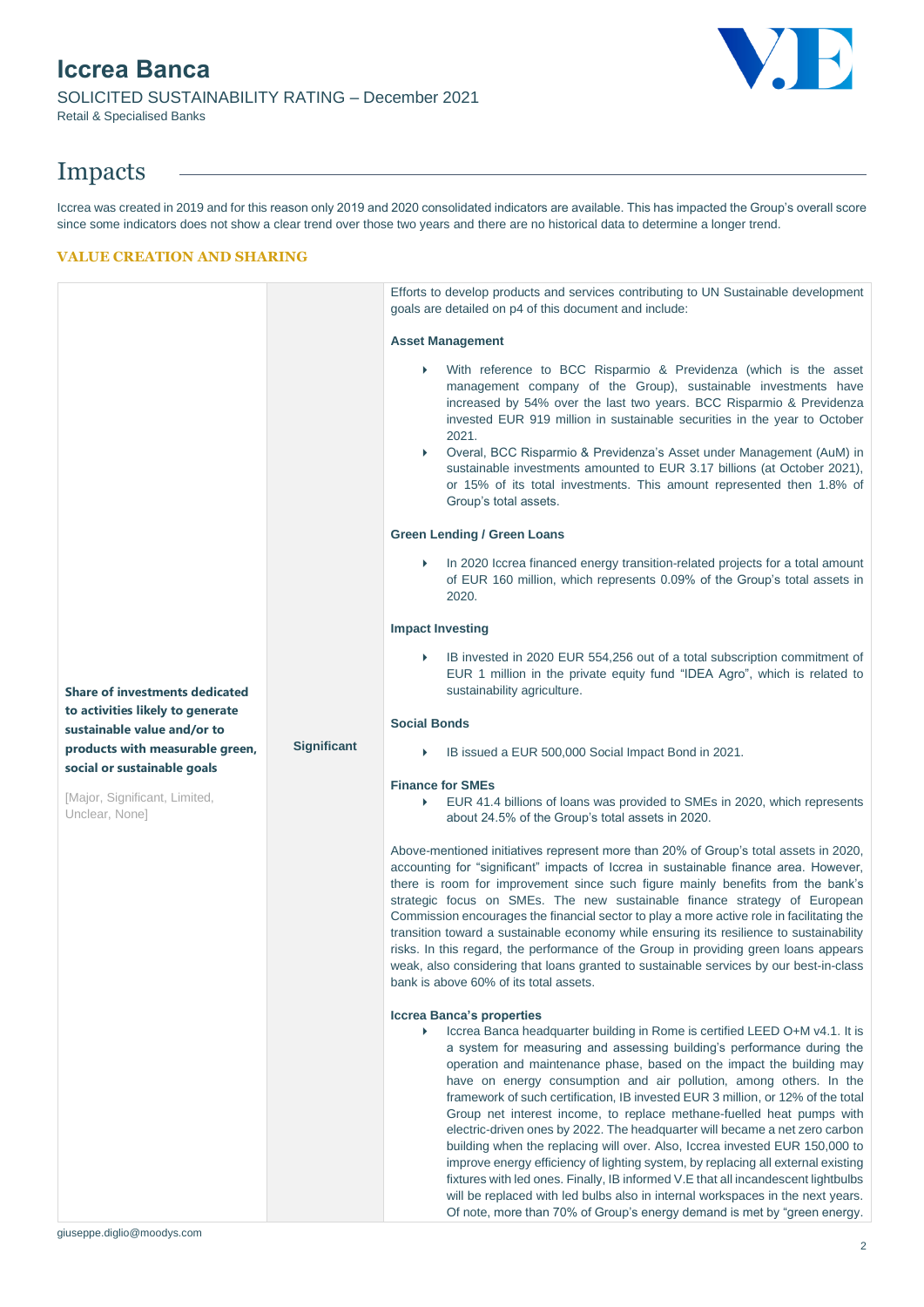### SOLICITED SUSTAINABILITY RATING – December 2021 Retail & Specialised Banks



|                                                                                                                                                                                                                                                |                                       | Iccrea reports on investments in innovation through several products:                                                                                                                                                                                                                                                                                                                                                                                                                                                                                                                                                                                                                                                                                                                                                                                                                                                                                                                                                                                                                                                                                                                                                                                                                                                                                                                                                                                                                                                                                                                                                                                                                                                                                                    |
|------------------------------------------------------------------------------------------------------------------------------------------------------------------------------------------------------------------------------------------------|---------------------------------------|--------------------------------------------------------------------------------------------------------------------------------------------------------------------------------------------------------------------------------------------------------------------------------------------------------------------------------------------------------------------------------------------------------------------------------------------------------------------------------------------------------------------------------------------------------------------------------------------------------------------------------------------------------------------------------------------------------------------------------------------------------------------------------------------------------------------------------------------------------------------------------------------------------------------------------------------------------------------------------------------------------------------------------------------------------------------------------------------------------------------------------------------------------------------------------------------------------------------------------------------------------------------------------------------------------------------------------------------------------------------------------------------------------------------------------------------------------------------------------------------------------------------------------------------------------------------------------------------------------------------------------------------------------------------------------------------------------------------------------------------------------------------------|
| <b>Investments in Innovation</b><br>[Increase, Stable or Unclear,<br>Decrease, Undisclosed]                                                                                                                                                    | <b>Unclear trend</b>                  | the implementation of business process automation solutions, including a<br>$\blacktriangleright$<br>broad-based project to redesign the entire set of compliance applications into<br>a single tool.<br>the progressive release of the Data WareHousing (DWH) and of reporting to<br>▶<br>support the specialist uses for the market;<br>initiatives of technological innovation and functional development within the<br>Þ<br>context of digital-transformation projects (PSD2, online placement services,<br>instant payments, customer care); also, a 2020-2021 program for projects<br>related to medium / long-term digital transformation strategy has begun,<br>including mobile-first functional enhancements, remote/off-site offering,<br>phygital development, enhanced integration of Customer Relationship<br>Management and channels, and "open credit" for individuals.<br>Loans granted to innovative industries are mainly related to alternative (biomethane /<br>biogas) and renewable energies, this latter isn't a new idea, but it is finally gaining more<br>traction. As per its history and mission, the company grants loans mainly to industries<br>such as agriculture, fishing and forestry, in some cases also financing innovative<br>projects such as new technological greenhouses equipped with led. However, loans for<br>innovative industries account for a very limited part of total loans provided to customers,<br>hence there is no proof that the Group has gone beyond its commitment to pay attention<br>to innovative investments that are able to enhance a sustainable approach to business.<br>This information is insufficient to determine a trend about the expenditure dedicated to<br>innovation and development. |
| Ratio of CEO compensation vs<br>employee wage and benefits<br>[Increase, Stable or Unclear,<br>Decrease, Undisclosed]                                                                                                                          | <b>Increase</b><br>(2 years)          | The ratio of payments to CEO vs. average employee wage and benefits has increased<br>by 19% between 2019 and 2020.<br>During this period:<br>CEO compensation has increased by 16.6%, from EUR 855,000 in 2019 to<br>$\blacktriangleright$<br>EUR 996,592 in 2020.<br>Average employee wage and benefits have decreased by 1.7%, from EUR<br>53,800 in 2019 million to EUR 52,900 in 2020.<br>The company states that the decrease of average employee wage and benefits is due<br>to the early retirement of elder employees, which joined the so-called Quota 100<br>pension measure.                                                                                                                                                                                                                                                                                                                                                                                                                                                                                                                                                                                                                                                                                                                                                                                                                                                                                                                                                                                                                                                                                                                                                                                  |
| <b>Transparency on tax payments</b><br>[Major, Significant, Limited, None]                                                                                                                                                                     | Major                                 | Iccrea reports transparently on turnover, EBIT, number of employees, taxes paid and<br>differences between tax rate actually paid and expected tax rate in Italy, its sole country<br>of operation.                                                                                                                                                                                                                                                                                                                                                                                                                                                                                                                                                                                                                                                                                                                                                                                                                                                                                                                                                                                                                                                                                                                                                                                                                                                                                                                                                                                                                                                                                                                                                                      |
| <b>Operations in offshore financial</b><br>centres (OFC), including non-<br>compliant OECD jurisdictions<br>[No Operations in OFC, Justified<br>Operations in OFC, partially<br>Justified Operations in OFC,<br>Unjustified Operations in OFC] | <b>No Operations in</b><br><b>OFC</b> | Iccrea operates only in Italy, hence it does not operate in IMF "offshore financial<br>centers" and/ or in jurisdictions considered by the OECD as not compliant enough with<br>tax transparency rules.                                                                                                                                                                                                                                                                                                                                                                                                                                                                                                                                                                                                                                                                                                                                                                                                                                                                                                                                                                                                                                                                                                                                                                                                                                                                                                                                                                                                                                                                                                                                                                  |

### **SOCIAL & ENVIRONMENTAL IMPACTS**

#### Environmental impacts:

Iccrea obtains an energy transition score of **35/100**, which is below the average performance of the Retail & Specailised Banks sector (41/100). This performance results from our assessment of Iccrea's efforts to mitigate both the carbon footprint of its loans and investments as well as impact resulting from direct energy consumption.

| <b>Trend of Carbon intensity of</b> | BCC Risparmio & Previdenza (the Asset Manager company of the Group) stated that       |
|-------------------------------------|---------------------------------------------------------------------------------------|
| <b>Undisclosed</b>                  | it performs a carbon footprint analysis of its investments portfolio. However, Iccrea |
| investments                         | does not report such data.                                                            |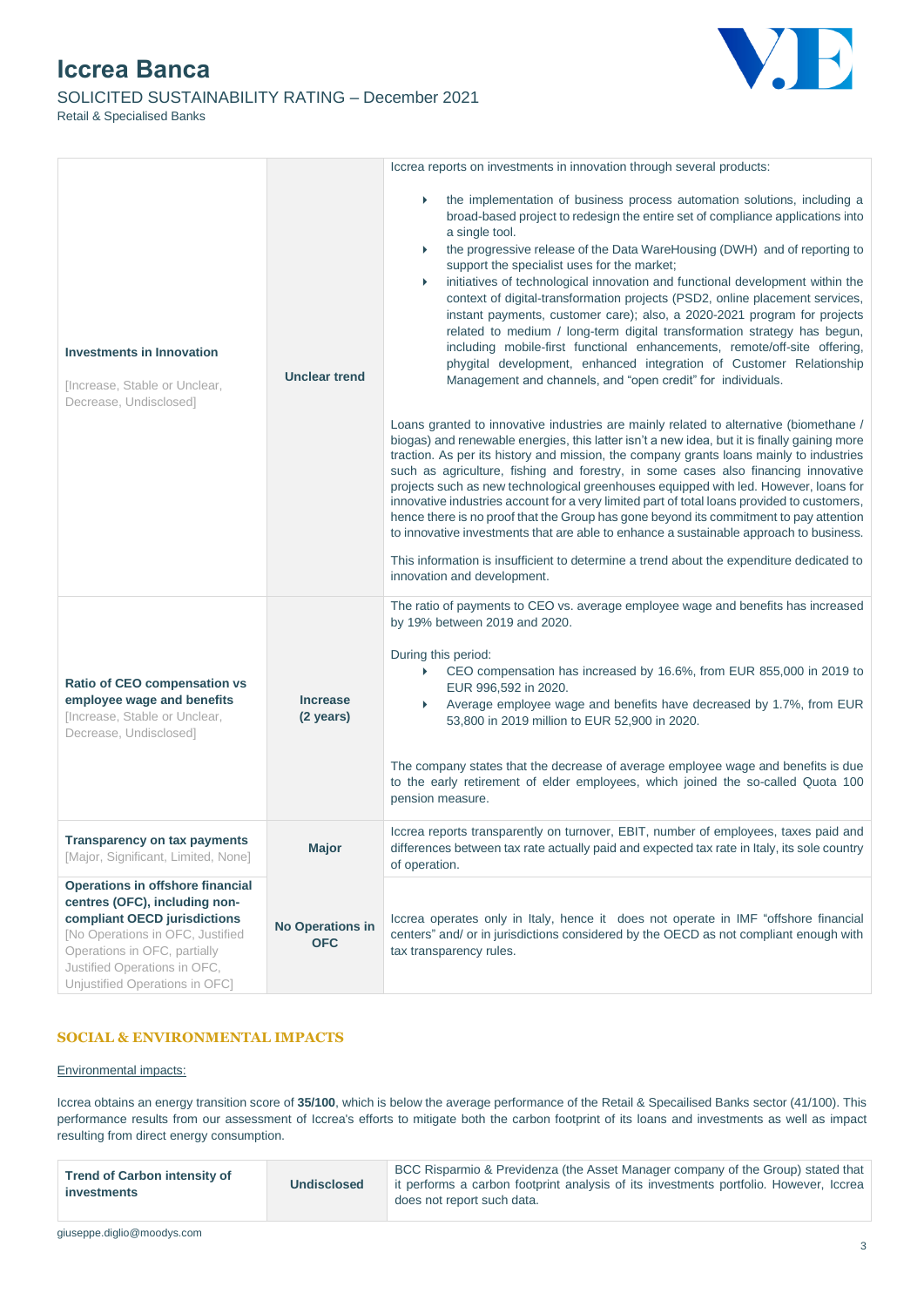### SOLICITED SUSTAINABILITY RATING – December 2021 Retail & Specialised Banks



| fincrease, Stable or Unclear,<br>Decrease, Undisclosed]                                   |                              |                                                                                                                                                                                                                                                                                                                                                                                                                                          |
|-------------------------------------------------------------------------------------------|------------------------------|------------------------------------------------------------------------------------------------------------------------------------------------------------------------------------------------------------------------------------------------------------------------------------------------------------------------------------------------------------------------------------------------------------------------------------------|
| CO2 emissions (Scope 1&2)<br>flncrease, Stable or Unclear,<br>Decrease, Undisclosed]      | <b>Increase</b><br>(2 years) | Normalised to number of employee, Iccrea's CO <sub>2</sub> emissions show an increasing trend<br>of 8% from 2019 (at 661 kg per employee) to 2020 (at 710 kg per employee).                                                                                                                                                                                                                                                              |
| <b>Transport mix evolution</b><br>flncrease, Stable or Unclear,<br>Decrease, Undisclosed] | Unclear                      | $CO2$ emissions from professional travels has decreased by 17% between 2019 and<br>2020, and stood at 1,445.38 tCO <sub>2.eq</sub> in 2020. The share is as follows:<br>Car 82.4% in 2019 and 87.1% in 2020<br>Train 3% in 2019 and 2.9% in 2020<br>Flight 14.6% in 2019 and 10% in 2020<br>$\bullet$<br>However, such information is insufficient to determine a trend since COVID-19 affects<br>the number of business travel in 2020. |

#### Social impacts:

| Organic growth of employment                                                                                |                                      | The total number of employees decreased by 1% (from 21,190 to 21,154) over the<br>same period, which is considered a stable trend.                                                                                                                                                                         |
|-------------------------------------------------------------------------------------------------------------|--------------------------------------|------------------------------------------------------------------------------------------------------------------------------------------------------------------------------------------------------------------------------------------------------------------------------------------------------------|
| [Positive, Stable or Unclear,<br>Undisclosed]                                                               | <b>Undisclosed</b>                   | Iccrea stated that no employees were acquired through M&A and no employees were<br>lost through sales of activities between 2019 and 2020. Hence there is no data to<br>evaluate the trend of the organic growth of employment.                                                                            |
| % of women in management<br>and trend                                                                       |                                      | The share of women in management positions for Iccrea has increased by 1<br>percentage point from 6% in 2019 to 7% in 2020, which is considered a stable trend.                                                                                                                                            |
| [Increase, Stable or Unclear,<br>Decrease, Undisclosed]                                                     | <b>Stable</b><br>$(2 \text{ years})$ | For 2020, this ratio is significantly below the sector average of 34% of women in<br>management (51 companies in the sector communicated on this data).                                                                                                                                                    |
|                                                                                                             |                                      | Of note, the Group will implement in 2022 a Diversity & Inclusion Policy, which is<br>expected to allow an increase of the share of women in management position.                                                                                                                                          |
| Average number of training<br>hours per employee<br>[Increase, Stable or Unclear,<br>Decrease, Undisclosed] | <b>Decrease</b><br>(2 years)         | The average number of training hours per employee has decreased by 9%, from 3.13<br>hours in 2019 to 3.44 hours in 2020.<br>This ratio is significantly below the Retail & Specialised Banks sector average of 35.3<br>hours per employee in 2020 (23 companies in the sector reported on this indicator). |
|                                                                                                             |                                      |                                                                                                                                                                                                                                                                                                            |
| Absenteeism rate                                                                                            | <b>Decrease</b>                      | The absenteeism rate has decreased by 0.6 percentage point, from 2.6% in 2019 to<br>2% in 2020.                                                                                                                                                                                                            |
| [Decrease, Stable or Unclear,<br>Increase, Undisclosed]                                                     | $(2 \text{ years})$                  | This ratio is below the sector average of 5.1% in 2020 (21 companies in the sector<br>communicated on this indicator).                                                                                                                                                                                     |
| <b>Employee turnover rate</b>                                                                               |                                      | The company's employee turnover rate has decreased by 0.3 percentage point from<br>5.3% in 2019 to 5.0% in 2020.                                                                                                                                                                                           |
| [Decrease, Stable or Unclear,<br>Increase, Undisclosed]                                                     | <b>Decrease</b><br>(2 years)         | This ratio is below the sector average of 8.2% in 2020 (44 companies in the sector<br>communicated on this data).                                                                                                                                                                                          |

### **IMPACTS OF PRODUCTS & SERVICES**

As stated on p. 2, Iccrea is considered to have a significant percentage of services contributing to sustainable development (above 20% of total assets in 2020), but such figure is mainly affected by its strategic focus on SMEs. These services appear to materialise the contribution of Iccrea to UN Sustainable Goals number 1 (No Poverty), 7 (Clean Energy at affordable price), 8 (Decent work and economic growth), 10 (reduce inequalitites) and 13 (Climate Action).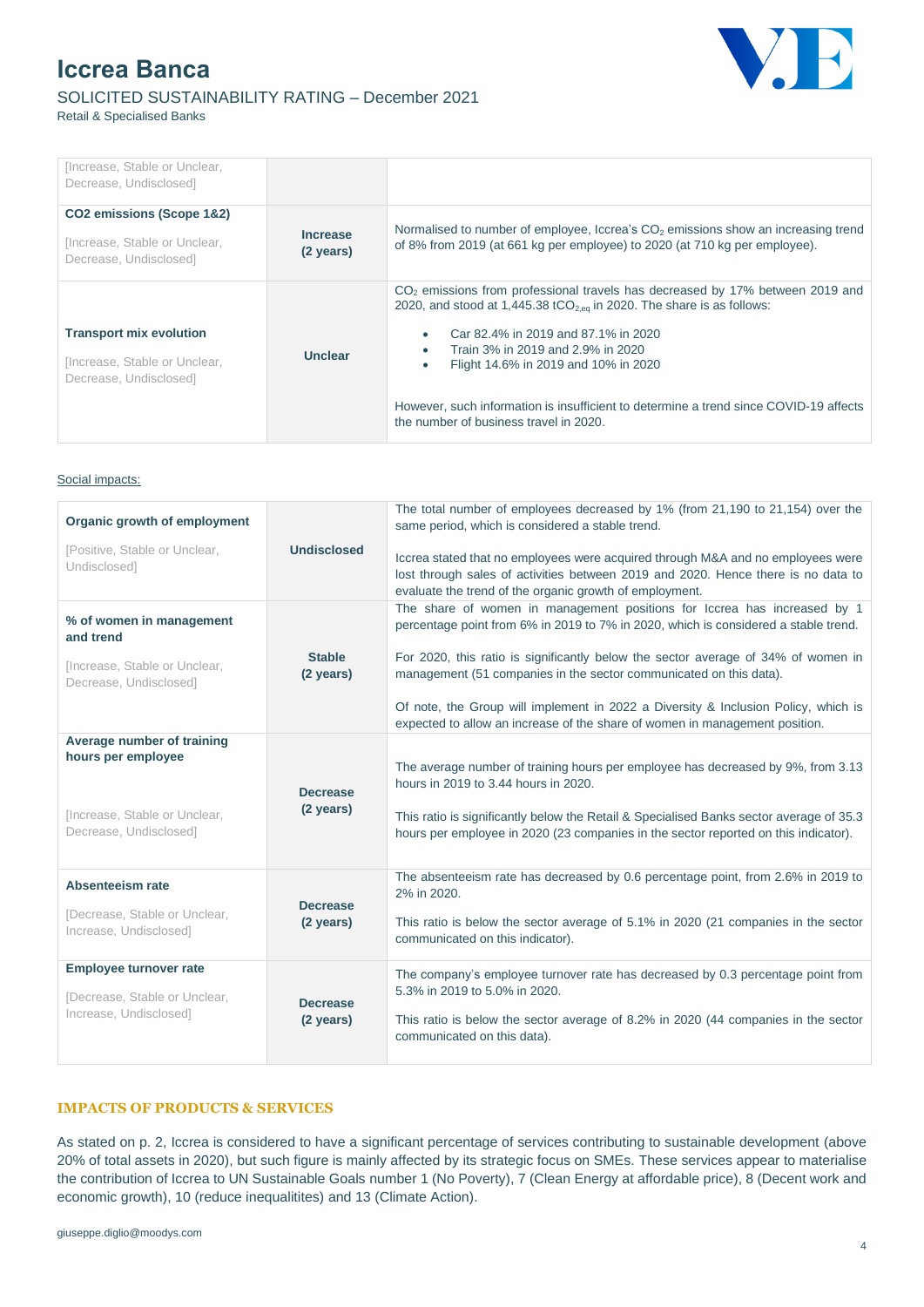SOLICITED SUSTAINABILITY RATING – December 2021 Retail & Specialised Banks



|                                                                                                                                                       |                                                                                                                                                                                                                                                                                                                                                                                                                                                                                                                                                                                                                                                                                                                                                                                                                                                                                                                                                                                                                                                                                                                                                                                                                                                                                                                                                                                                                                                                                                                                                                                                                                                                                                                                                                                                                                                                                                                                                                                                                                                                                                                                                                                                       | <b>Asset Management</b>                                                                                                                                                                                                                                                                                                                                                                                                                                                                                                                                                                                                                                                                                                                                                                                                                                                         |
|-------------------------------------------------------------------------------------------------------------------------------------------------------|-------------------------------------------------------------------------------------------------------------------------------------------------------------------------------------------------------------------------------------------------------------------------------------------------------------------------------------------------------------------------------------------------------------------------------------------------------------------------------------------------------------------------------------------------------------------------------------------------------------------------------------------------------------------------------------------------------------------------------------------------------------------------------------------------------------------------------------------------------------------------------------------------------------------------------------------------------------------------------------------------------------------------------------------------------------------------------------------------------------------------------------------------------------------------------------------------------------------------------------------------------------------------------------------------------------------------------------------------------------------------------------------------------------------------------------------------------------------------------------------------------------------------------------------------------------------------------------------------------------------------------------------------------------------------------------------------------------------------------------------------------------------------------------------------------------------------------------------------------------------------------------------------------------------------------------------------------------------------------------------------------------------------------------------------------------------------------------------------------------------------------------------------------------------------------------------------------|---------------------------------------------------------------------------------------------------------------------------------------------------------------------------------------------------------------------------------------------------------------------------------------------------------------------------------------------------------------------------------------------------------------------------------------------------------------------------------------------------------------------------------------------------------------------------------------------------------------------------------------------------------------------------------------------------------------------------------------------------------------------------------------------------------------------------------------------------------------------------------|
| Share of services contributing to<br>sustainable development in total<br>Significant<br>assets<br>[Major, Significant, Minor, None or<br>Undisclosed] | With reference to BCC Risparmio & Previdenza (which is the asset<br>management company of the Group), sustainable investments have<br>increased by 54% over the last two years. BCC Risparmio & Previdenza<br>invested EUR 919 million in sustainable secturities in the year to October<br>2021.<br>Overall, BCC Risparmio & Previdenza's Asset under Management (AuM) in<br>Þ<br>sustainable investments amounted to EUR 3.17 billions (at October 2021),<br>or 15% of its total investments. Due to the relative small size of the group's<br>Asset Management operations, this amount represented then 1.8% of the of<br>Group's total assets.<br>In this respect, BCC Risparmio & Previdenza considers the products under<br>Þ.<br>articles 8 and 9 of Sustainability related Financial Disclosure Regulation<br>(SFDR) as sustainable, which is considered a remarkable approach even if<br>some issues remain. Indeed, on the one hand the EU established a<br>landmark with SFDR, aiming to create a more transparent playing field,<br>partly to prevent that some financial firms claim that their products are<br>sustainable when they are not. But on the other hand, assets managers can<br>take different approaches to fund classification based on their interpretation<br>of the regulation. However, "level two" (expected by July 2022) of the<br>regulation should fix uncertainty and ambiguity around SFDR, since assets<br>managers will need to show the data supports their decision to place a fund<br>in either Articles 8 or 9.<br>The Group has a dedicated policy to integrate ESG factors in its investment<br>Þ<br>activities. Also, as per BCC Risparmio & Previdenza responsible investment<br>strategy, the ESG factors are considered through a methodology that<br>incorporates an exclusion policy for alcohol, gambling, nuclear energy,<br>tobacco and weapons, and screening criteria in order to classify ESG<br>investment on three levels of ESG risk, namely "high", "medium" and "low".<br>Furthermore, BCC Risparmio & Previdenza states to purchase ESG data<br>from external providers to carry out such screening process.<br><b>Green Lending</b> |                                                                                                                                                                                                                                                                                                                                                                                                                                                                                                                                                                                                                                                                                                                                                                                                                                                                                 |
|                                                                                                                                                       |                                                                                                                                                                                                                                                                                                                                                                                                                                                                                                                                                                                                                                                                                                                                                                                                                                                                                                                                                                                                                                                                                                                                                                                                                                                                                                                                                                                                                                                                                                                                                                                                                                                                                                                                                                                                                                                                                                                                                                                                                                                                                                                                                                                                       | Energy transition-related projects financed by the Group have increased by<br>125% over the last two years, and stood at EUR 160 million in 2020. This<br>represents 0.18% of total loans to customers and 0.09% of the Group's total<br>assets in 2020. In the frame of such loans, Iccrea financed projects related                                                                                                                                                                                                                                                                                                                                                                                                                                                                                                                                                           |
|                                                                                                                                                       |                                                                                                                                                                                                                                                                                                                                                                                                                                                                                                                                                                                                                                                                                                                                                                                                                                                                                                                                                                                                                                                                                                                                                                                                                                                                                                                                                                                                                                                                                                                                                                                                                                                                                                                                                                                                                                                                                                                                                                                                                                                                                                                                                                                                       | to alternative energies, improving energy efficiency, smart mobility,<br>hydroelectric, solar and wind energy, integrated water services and circular<br>economy.                                                                                                                                                                                                                                                                                                                                                                                                                                                                                                                                                                                                                                                                                                               |
|                                                                                                                                                       |                                                                                                                                                                                                                                                                                                                                                                                                                                                                                                                                                                                                                                                                                                                                                                                                                                                                                                                                                                                                                                                                                                                                                                                                                                                                                                                                                                                                                                                                                                                                                                                                                                                                                                                                                                                                                                                                                                                                                                                                                                                                                                                                                                                                       | <b>Impact Investing</b>                                                                                                                                                                                                                                                                                                                                                                                                                                                                                                                                                                                                                                                                                                                                                                                                                                                         |
|                                                                                                                                                       |                                                                                                                                                                                                                                                                                                                                                                                                                                                                                                                                                                                                                                                                                                                                                                                                                                                                                                                                                                                                                                                                                                                                                                                                                                                                                                                                                                                                                                                                                                                                                                                                                                                                                                                                                                                                                                                                                                                                                                                                                                                                                                                                                                                                       | Iccrea Banca invested in 2020 EUR 554,256 in the private equity fund "IDEA<br>Agro". The fund invests in companies operating in an eco-sustainable way<br>in the agricultural and agro-industrial sector, meaning companies operating<br>in all segments of the economy involved in the cultivation, production and<br>primary processing and the related distribution of agricultural and / or food<br>products.<br>In 2020 Iccrea provided about EUR 1.12 billions of services with a positive<br>Þ<br>social impact. Such services are related to banking accounts for foreigners<br>(6%), microcredit (3%), loans for students (13%), anti-wear products (1%),<br>loans for child adoption (1%), first house mortgages to vulnerable people<br>(47%) and other services.<br>Overall, this represents about 0.7% of the Group's total assets in 2020.<br><b>Social Bonds</b> |
|                                                                                                                                                       |                                                                                                                                                                                                                                                                                                                                                                                                                                                                                                                                                                                                                                                                                                                                                                                                                                                                                                                                                                                                                                                                                                                                                                                                                                                                                                                                                                                                                                                                                                                                                                                                                                                                                                                                                                                                                                                                                                                                                                                                                                                                                                                                                                                                       | Iccrea Banca issued a EUR 500,000 social impact bond in Italy in November<br>2021, to finance SMEs and families affected by COVID-19 crisis, young and                                                                                                                                                                                                                                                                                                                                                                                                                                                                                                                                                                                                                                                                                                                          |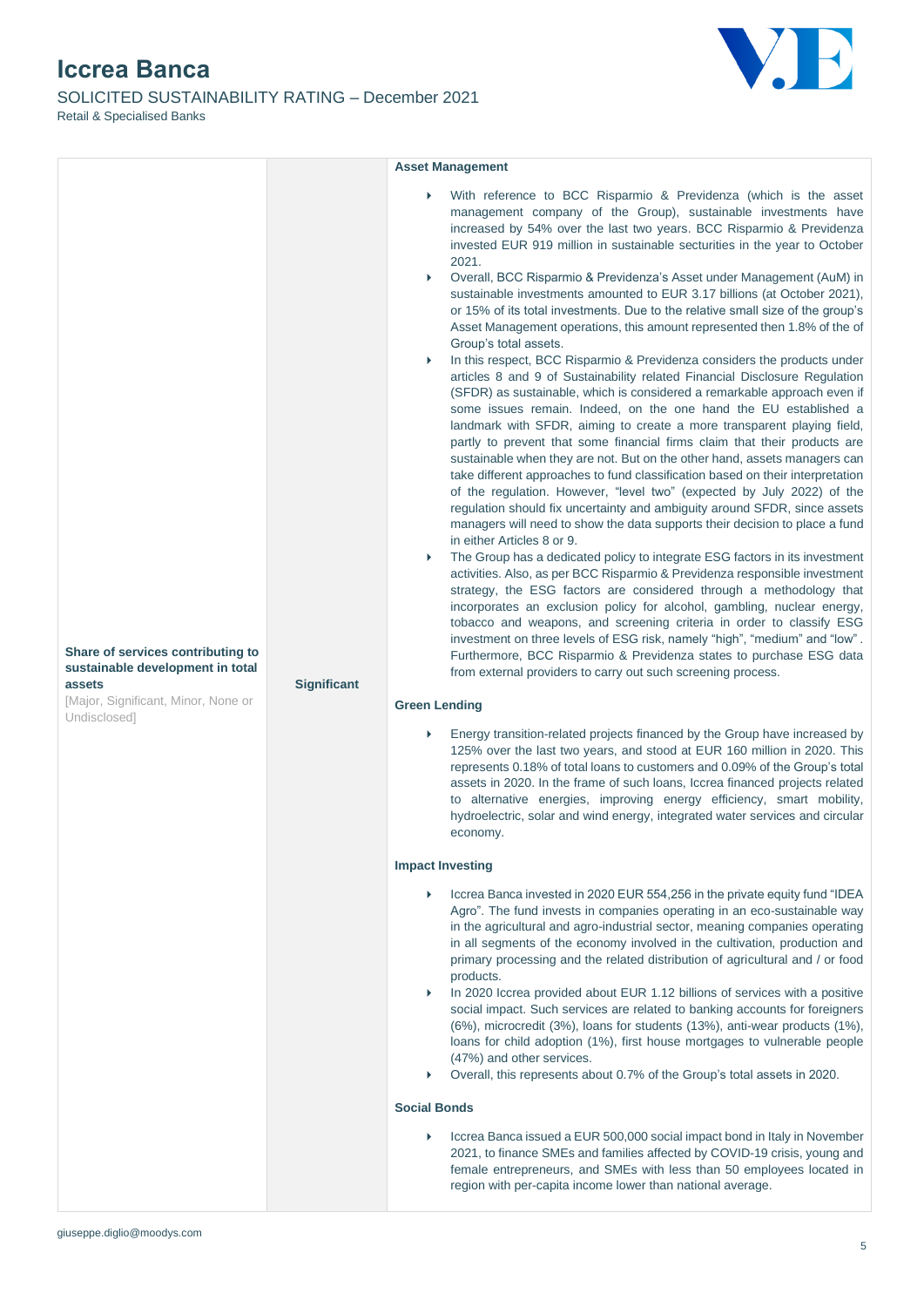### SOLICITED SUSTAINABILITY RATING – December 2021 Retail & Specialised Banks



|                                                                                                                                       |                                                                                                                                                                                                                                                                                                                                                                                                                                                                                                                                                                    | <b>Microfinance</b>                                                                                                                                                                                                                                                                                                                                                                                                                                                                                                         |
|---------------------------------------------------------------------------------------------------------------------------------------|--------------------------------------------------------------------------------------------------------------------------------------------------------------------------------------------------------------------------------------------------------------------------------------------------------------------------------------------------------------------------------------------------------------------------------------------------------------------------------------------------------------------------------------------------------------------|-----------------------------------------------------------------------------------------------------------------------------------------------------------------------------------------------------------------------------------------------------------------------------------------------------------------------------------------------------------------------------------------------------------------------------------------------------------------------------------------------------------------------------|
|                                                                                                                                       |                                                                                                                                                                                                                                                                                                                                                                                                                                                                                                                                                                    | Iccrea's support for microfinance totalled EUR 14.3 million in 2020, which<br>represents less than 0.5% of the Group's total assets in 2020.<br>Since 2002 Iccrea made a partnership with Federcasse and Codesarollo in<br>order to facilitate the access to microcredit to vulnerable population in<br>Ecuador and to finance local enterprises.                                                                                                                                                                           |
|                                                                                                                                       |                                                                                                                                                                                                                                                                                                                                                                                                                                                                                                                                                                    | <b>Finance for SMEs</b>                                                                                                                                                                                                                                                                                                                                                                                                                                                                                                     |
|                                                                                                                                       |                                                                                                                                                                                                                                                                                                                                                                                                                                                                                                                                                                    | SMEs financing is Iccrea's core and main business, which naturally benefits<br>our assessment. Iccrea provides financing to SMEs and entrepreneurs<br>mainly in domestic market. In 2020, about EUR 41.4 billions of loans was<br>provided to SMEs, which account for 45% of total loans to customers in<br>2020. This represents about 24.5% of the Group's total assets in 2020.                                                                                                                                          |
|                                                                                                                                       |                                                                                                                                                                                                                                                                                                                                                                                                                                                                                                                                                                    | Iccrea discloses quantitative indicators concerning the accessibility of its services to<br>vulnerable individuals between 2019 and 2020.                                                                                                                                                                                                                                                                                                                                                                                   |
| Performance trend in terms of<br>financial inclusion<br><b>Unclear</b><br>[Increasing, Stable or Unclear,<br>Decreasing, Undisclosed] |                                                                                                                                                                                                                                                                                                                                                                                                                                                                                                                                                                    | The Group provides banking accounts for low-income people (having an equivalent<br>economic status indicator below EUR 11k or an annual pension lower than EUR 18k),<br>that is free for people. Within the framework of COVID-19 assistance Italian laws, the<br>mutual banks granted loan payment holidays to around 215,000 customers for over<br>EUR 23.2 billions in exposures. In addition to that, the mutual banks also approved<br>47.155 loans payment holidays to support local communities where they operates. |
|                                                                                                                                       | Iccrea provided webinar about financial education to a number of stakeholders, such<br>as young people, employees, migrants and low-income people. The number of<br>engaged people decreased from 27,627 in 2019 to 13,501 in 2020. Overall, 111<br>financial education courses were organised in 2020, while 304 took place in 2019.<br>Iccrea states that resources were mainly allocated to manage sanitary emergency<br>during COVID-19 pandemic, so some activities, such as financial education courses,<br>suffered from limited availability of resources. |                                                                                                                                                                                                                                                                                                                                                                                                                                                                                                                             |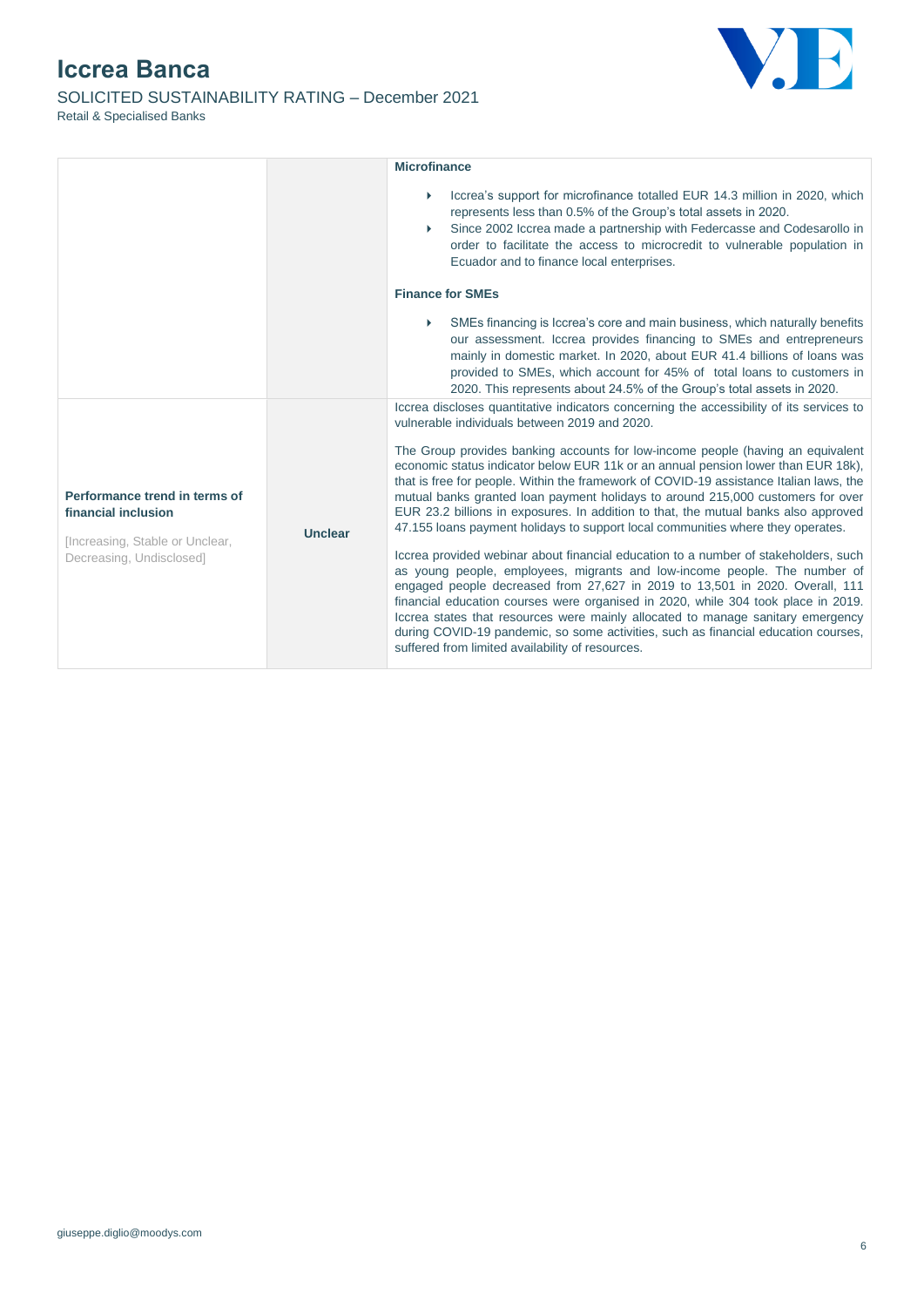SOLICITED SUSTAINABILITY RATING – December 2021 Retail & Specialised Banks



## Risks

### **RISK FACTORS**

Iccrea's most material risk and opportunity factors include:

- Environmental and social impacts of loans and investments
- Climate Change
- Reorganisational changes
- Board of Directors
- **Busingss ethics**
- Financial inclusions
- Employees' health and safety

Our analysis reveals that Iccrea has comprehensively addressed most of these challenges, although some areas of improvement have arose from our assessment.

### **Environmental and social impacts of loans and investments**

*The inclusion of environmental and social factors in credit risk assessment can have a positive impact on this asset class and help mitigate related operational and reputational risks. In addition, growing environmental awareness has a direct impact on consumer demand for "eco-friendly" products and services and Iccrea's ability to meet clients' expectations could impact its competitiveness.*

Iccrea performance in terms of environmental and social impacts of loans and investments appears Robust. Such performance mainly benefits from the Group responsible investment strategy rather than its lending activities, while the latter represents its core business. In 2020, Iccrea has published a policy for the integration of ESG risks in its investment activities, which is inspired by the Equator Principles, according to which it committed among others to ban investments in tobacco, controversial weapons, gambling, alcohol and nuclear energies. The Group adopts the same restrictions in providing loans to those sectors as well. As of October 2021, the Group remaining exposure to those sectors only included an EUR 30 million loan in the gambling sector, (representing 0.03% of total loans granted to customers in 2020). The Group stated that such exposure is in its run-off phase.

In 2021 the Group set specific targets towards responsible investment activities, via its asset management company. Indeed, BCC Risparmio & Previdenza aims to increase by 9.5% the volume of its sustainable investments in 2021 compared to 2020 and to achieve EUR 1.75 billions of sustainable Asset under Management year end, and stated to V.E it plans to strengthen these objectives in its Sustainability Plan 2022-2024 which has not been disclosed yet. Some means have been implemented to support these targets, such as exclusionary screening (companies facing controversies on environment, human rights, labor rights, fraud and client relationships as well as an ESG rating for each investment in the portfolio) and the creation of a thematic fund. An area for improvement concern the lack of a positive screening, engagement / dialogue with companies about ESG topics, as well as the absence of formalized voting policies covering ESG issues.

As result of its effort, at October 2021 BCC Risparmio & Previdenza already met its targets, as sustainable investments implemented in the year to October 2021 totalled EUR 919 million, which represents an increase of 54% with respect to the previous year. Sustainable Asset under Management at BCC Risparmio & Previdenza also amounted to EUR 3.17 billions as of October 2021, or 15% of this entity's AuM, although still only 1.8% of total assets in the wider IB Group. When coming to loan activities, the IB is undertaking a project to integrate ESG risks in its lending activities. At the moment the project is in its early stage, as up to now IB has elaborated the business requirement of such project and the qualitative questionnaire for the customers. The completion is expected by the first half of 2022. It will improve the Group's ESG performance in loans area, currently considered Limited.

#### **Climate Change**

*Iccrea, as large asset owners and asset manager has an important role to play in supporting transition to a low carbon economy. Climate change will adversely impact the group's profitability as it may cause client defaults and increased costs for insurance activities. The evolving regulatory*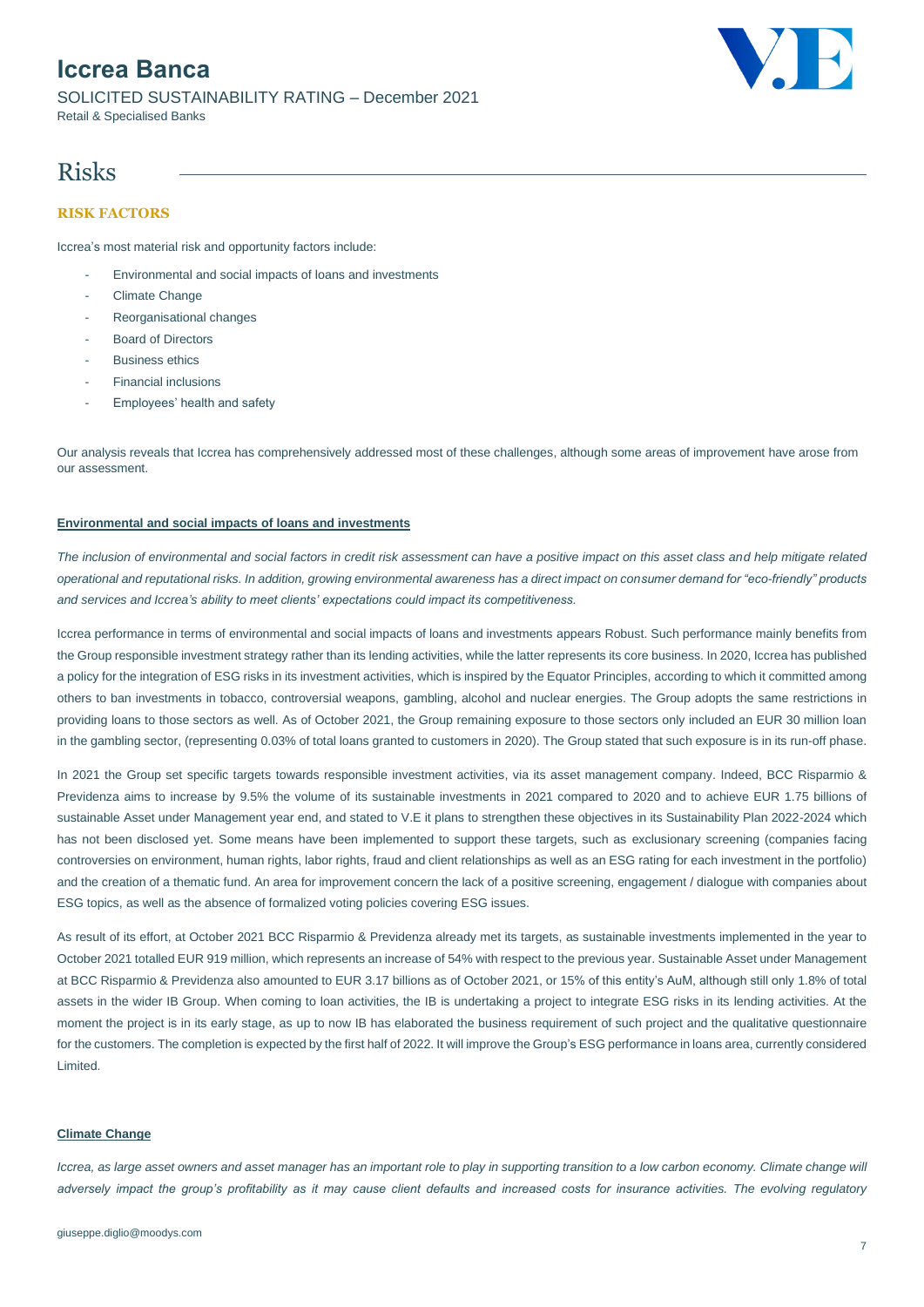

# SOLICITED SUSTAINABILITY RATING – December 2021

Retail & Specialised Banks

*frameworks will require the bank's clients to reduce their greenhouse gas emissions, which could lead to heavy expenses, and impact their financial health. Requiring clients to comply with extra-financial rules is therefore a way for Iccrea to protect its assets.*

Iccrea performance in terms of managing its direct climate change impacts is currently Limited, although the Group has highlighted to V.E its intention to pro-actively manage climate change issues and is currently working to respond to the recommendations provided by European Central Bank (ECB) in September 2021 about the integration of climate change risks into IB Group's strategy. Although the Group does not have either a formalised group-wide commitment to disclose physical impacts' consequences of climate change, nor quantified targets, Iccrea recognizes its potential important role in supporting its customers throughout their ecological transition. This potential role will be translated in its Sustainability Plan 2022- 2024 and corresponding lending policies. Although V.E has not yet seen those incoming policies, its confidence in their effectiveness is lowered by the fact that the Group does not plan to interrupt its investments and lending activities towards carbon-intensive sectors over that period. Iccrea also plans to monitor the ESG performance of its portfolio by implementing an ESG rating for SMEs.

As of November 2021, Iccrea performed a preliminary assessment of the exposure to transition risks of its SMEs lending portfolio (which accounts for about EUR 50 billions, or 57% of the group's lending), which reportedly highlighted that less than 1% of such portfolio are considered very highly exposed to transition risks (such as customers within carbon-intensive sectors, like the whole oil & gas supply chain). Such performance appears relevant if compared with recent data published in July 2021 by ECB in its "*Climate-related risks and financial stability*" report, showing bank loan exposures to energy-intensive sectors in the euro area of about 8% of total loans to non-financial corporations. In 2022 this assessment will be extended to physical risks as well, notably through a scenario analysis based on climate data supplied by providers, and a climate stress test covering the bank's potential financial losses in both short- and long-term transition risks scenario will be carried out in order to be compliant with the ECB's requirements.

Iccrea's financing of transition-related projects remained limited as of end-2020: energy transition-related projects financed by Iccrea stood at EUR 160 million, which represented 0.18% of total loans to customers and 0.09% of the Group's total assets. Of note, in the framework of the expected evolution of Italian legislation, in 2022 IB is going to finance energy communities in rural areas, that will support energy transition.

#### **Reorganisational Changes**

*Iccrea has gone through several mutual banks merges resulting in some reorganisations in the company. Since its creation and by first half of 2022,*  the Group has experienced or planned several megers, affecting overall more than 1,500 employees and leading to a decline of the number of *affiliated banks from 140 to 128. Reorganisational changes may induce operational difficulties deriving from lack of employee motivation, an impact on the employer's reputation, and overall disintegration of human capital cohesion.* 

Iccrea demonstrates an Advanced capacity to manage reorganisations responsibly. Although no commitment has been formally issued in this regard, the company applies the Italian legislation which guarantees a consultation of employees representatives in the event of significant reorganisation. An employee representative interviewed by MESG confirmed that Iccrea does systematically consult with national trade unions in the event of a large structural change. Resources allocated to alleviate the effects of restructuring on employees include both reactive (early retirement) and preventive measures (re-training and internal mobility). However, no significant financial compensation appears formally implemented, and the company does not appear to offer an individualized follow-up to employees. The mutual cooperation among BCCs recently avoided compulsory redundancies, as in the case of merge between BCC Borghetto e BCC Centropadana, when some employees were hired by local BCCs in order to avoid relocation. Since its creation in 2019, the Group has faced some reorganisations but has been able to avoid redundancies and maintain employment, stating that no compulsory redundancies have occurred.

#### **Board of Directors**

*The composition of the Board of Directors (including its diversity, separation of roles between the Board Chairman and the CEO, independence, and*  competency level of its members), as well as its functioning rules (including board members' training and performance evaluation, the frequency of *their elections, etc.) could impact the company's ability to exercise control over its management and foster its long-term competitiveness and profitability, as well as other stakeholders' interests. Our analysis focuses on the Iccrea Banca (parent company)'s Board of directors.*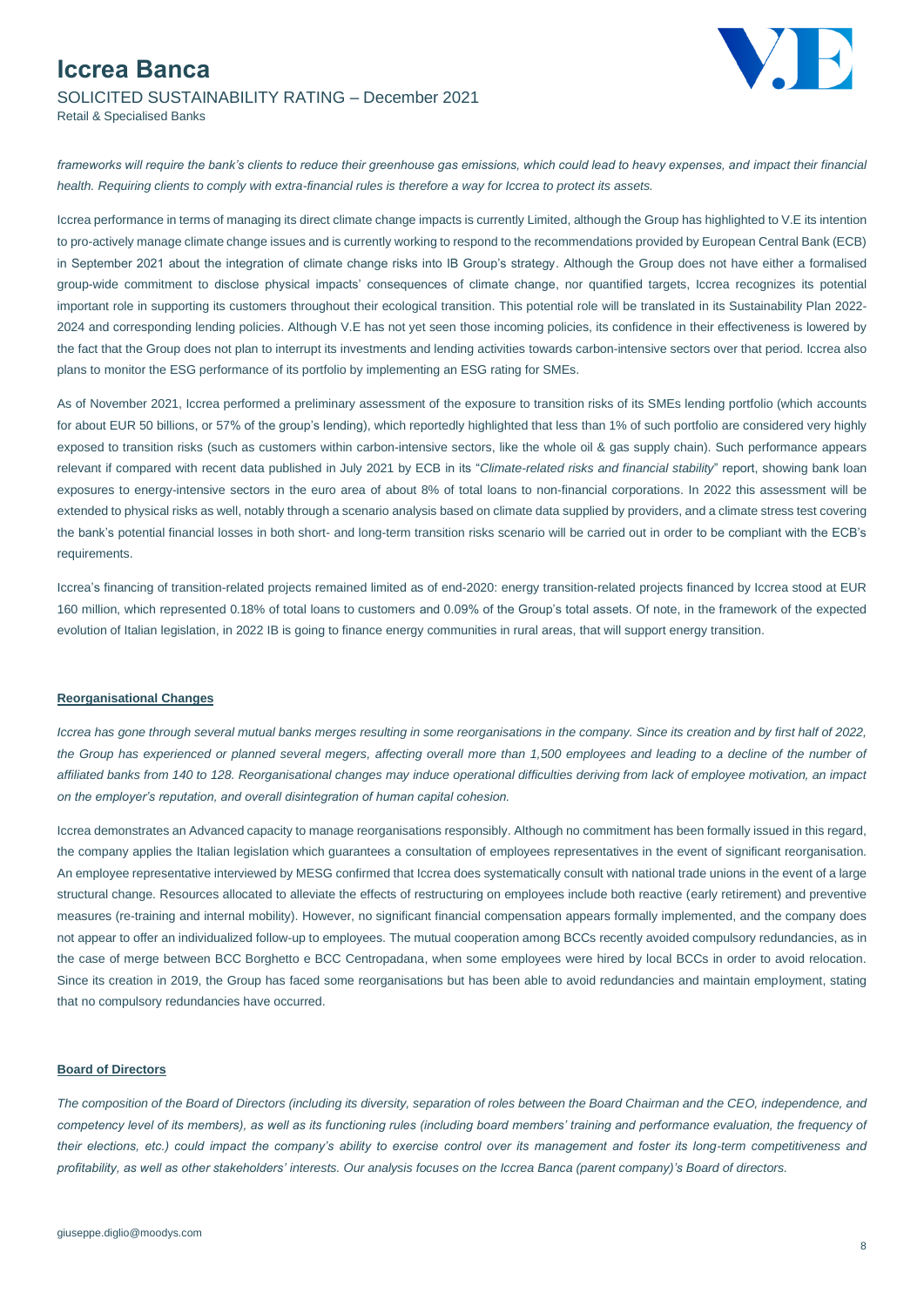

SOLICITED SUSTAINABILITY RATING – December 2021 Retail & Specialised Banks

Iccrea Banca's Board of directors functioning and composition is considered Advanced and likely to foster the shareholders' and other stakeholders' interests. V.E positively notes that the roles of CEO and Board Chairman are separated, although the chairman is not considered independent, and that all Board members are non-executives and regularly elected. Although no board committee is formally in charge of CSR issues, one member is specially dedicated to CSR issues. Such member is supported by a Sustainability Scientific Committee comprising external stakeholders such as university professors, entrepreneurs, etc., although it is not part of the Board. The committee directly supports the member of the board dedicated to sustainability issues. Also, the Board encompasses members with proven expertise in both Iccrea Banca's field of activity and CSR issues. Board members receive specific training on CSR issues relevant for the company. At the date of this report, about 40% of all board members (*i.e.* considering mutual banks too) received such training. CSR issues discussed at Board level include human capital, climate change, financial inclusion and social and environmental issues in business activities. On a less positive note, no employee representatives assist to Board meetings, and only 20% of the Board of Directors were women at the time of our evaluation. The functioning of the Board is assessed annually via a self-evaluation, in addition to an external evaluation every three years. However, no disclosure on results was reported.

#### **Business ethics**

Due to the nature of its activities, Iccrea is exposed to misconducts, such as manipulation of financial markets, money laundering, illegal financing of *regimes, etc. Operational and legal risks linked to such failures are significant and may materialise in significant fines. Such issues may also impact the company's reputation. In addition, costs arising from inadequate quality of internal control may lead to serious penalties from agencies regulators or tax administration and expose senior officers to judicial scrutiny.*

Iccrea's ability to manage business ethics issues is considered Robust, mainly thanks to the Group's compliance with current Italian regulations (*i.e*. Italian Legislative Decree no. 231/2001 and 231/2007, Bank of Italy's requirements, etc.), that represents an advanced standard about business ethics compared to MESG/V.E recommendation. Iccrea's commitment to prevent corruption, embedded in its Code of Ethics and Anti-Money Laundering (AML) Policy, addresses its main responsibilities (including the prevention of bribes, fraud, conflicts of interest, money laundering and funds derived from suspicious activities), however it does not include the prohibition or restriction of facilitation payments nor refer to a recognised standard. Adequate measures have been implemented to build a business ethics culture throughout the company: training to prevent corruption risk is regularly provided to all employees, trainings on the Code of Conduct and Anti-Money Laundering are mandatory to all employees, these issues are included in the internal audit plan and a whistleblowing system for reporting corruption incidents has been implemented. An area of improvement concerns the lack of external audits by an independent and specialised organizations (not regulatory ones) and dedicate risk assessment of the Group vulnerability. Iccrea has identified about 1,200 material risk takers, which benefit from regular trainings on risk management, and which variable remuneration is deferred over a 5 (for the Top Management) or 3 (for other material risk takers) years period. However, only less than 50% of the variable remuneration component is deferred (50% for Top Management and 40% for other material risk takers) while the standards advocated by MESG/V.E recommend at least 60% of the remuneration ot be deferred

V.E has not identified any controversies Iccrea has faced pertaining to business ethics, which reinforces our assurance on the Group's ability to manage such risks.

#### **Financial Inclusion**

*Providing services to foster financial inclusion may positively impact the Bank's reputation, while strategies to prevent overindebtedness can reduce*  exposure to clients' default. Such efforts become all the more important as the 2020 sanitary crisis led to significant losses of revenue among the *Bank's clients.*

giuseppe.diglio@moodys.com Iccrea' performance with respect to financial inclusion appears Limited. The company refers to financial inclusion n its Sustainability Reports, where it commits to promote the access to financial services to stakeholders with disabilities, and financial education is one of the pillar of its Sustainability Plan. Iccrea promotes the access to microcredit to low-income people by providing a discounted interest rate or lower-fees banking accounts for lowincome people (that is free for people having an equivalent economic status indicator below EUR 11,600 or an annual pension lower than EUR 18,000), and courses about financial education to young people, employees, low-income people and migrants. Although such measures may enhance the group's reputation, widen its customer base and reduce clients' default risks, services to foster financial inclusion can be improved, as systems to prevent the discrimination of customers and a cooperation with stakeholders do not appear to be in place. The support of the Group to customers in financial distress shows areas of improvement, also taking into account the European Banking Authority Consumer Trends Report 2020/2021,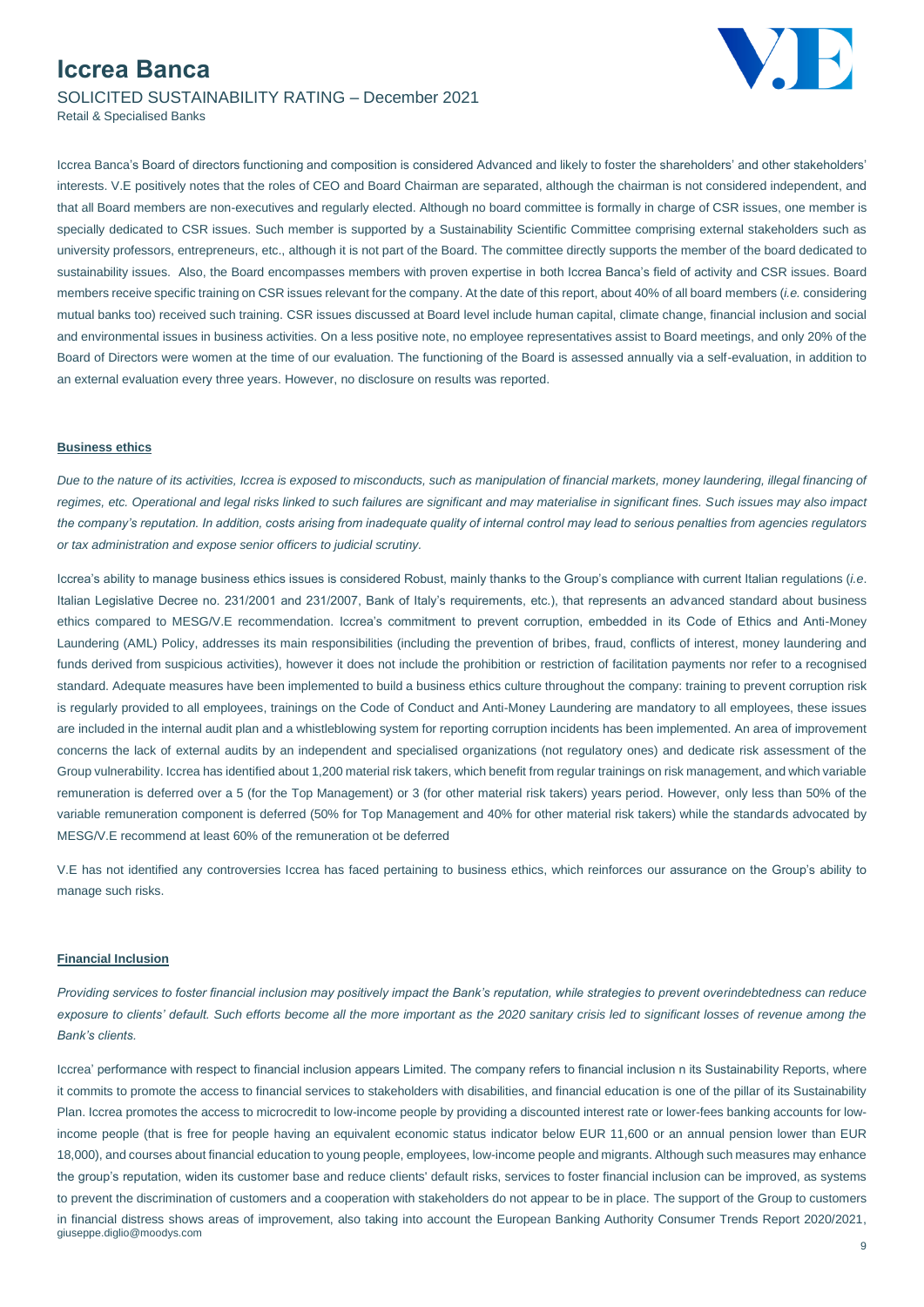## **Iccrea Banca** SOLICITED SUSTAINABILITY RATING – December 2021



Retail & Specialised Banks

which highlighted how indebtedness and responsible lending are still paramount of issues and COVID-19 crisis is reinforcing those issues more than ever. In this respect, within the measure organized by the State during COVID-19 pandemic, the Group granted loan payment holidays to around 215,000 customers for over EUR 23.2 billions of exposure. The BCCs granted further loan payment holidays to 47,155 customers or 4% of total number of Group's customers, which is beyond the State support. Additional relevant measures advocated by V.E to avoid over-indebtedness that do not appear implemented at the Group level include specific product training for sales personnel to avoid clients' over-indebtedness, cooperation with stakeholders, and a specialized departments for overseeing customers in financial distress. Indicators on the results of the Bank's programmes to promote financial inclusion do not show a clear trend: the annual number of financial education courses moved from 304 in 2019 to 111 in 2020. Although such decrease is due to the impact of the COVID-19 pandemic according the Group's statement, efforts engaged in 2019 involved 27,627 people, representing less than 3% of the Group's customers.

#### **Employee's health and safety**

*Talent retention relies on several factors that include the group's ability to promote employees' health and safety. While the Group's production processes mainly involve white collars, health and safety related risks mainly relate to mental health and stress prevention. Nevertheless, the 2020 sanitary crisis highlighted the necessity for companies to reconcile business continuity and employees' health and safety.*

Iccrea shows an Advanced performance towards health and safety issues. The Group's commitment in this respect covers safety issues but does not appear to promote well-being and limit stress. V.E positively notes that employee representatives are involved in the implementation of Group's commitment via the intragroup Health & Safety committee, which cover a large number of the company's employees. The company reports on a health and safety system and on significant means to address health & safety issues, including an Health & Safety management system set according to UNI INAIL guidelines and yearly audited by an external auditor. Adequate means are allocated to eliminate stress sources (treatment, rehabilitation and recovery process of employees) however the means implemented do not appear to be focused on stress early detection and prevention (such as trainings on stress or job redesign).

Total recordable injury frequency rate shows a stable trend over the last two years, while rate of absenteeism has decreased by 0.6 percentage points over the same period and stood at 2% in 2020, which is below the sector average.

With respect to the 2020 sanitary crisis, the group states that remote working has been implemented from the beginning of the pandemic on, for the majority of employees for which this was possible. For all employees, personal protective equipment have been delivered and adequate protocols implemented. Employee representatives confirmed that employees' health and safety has been managed in an efficient way, that they have received constant information from the Communication Department and trade unions have been regularly involved in managing any issues arising from the health crisis.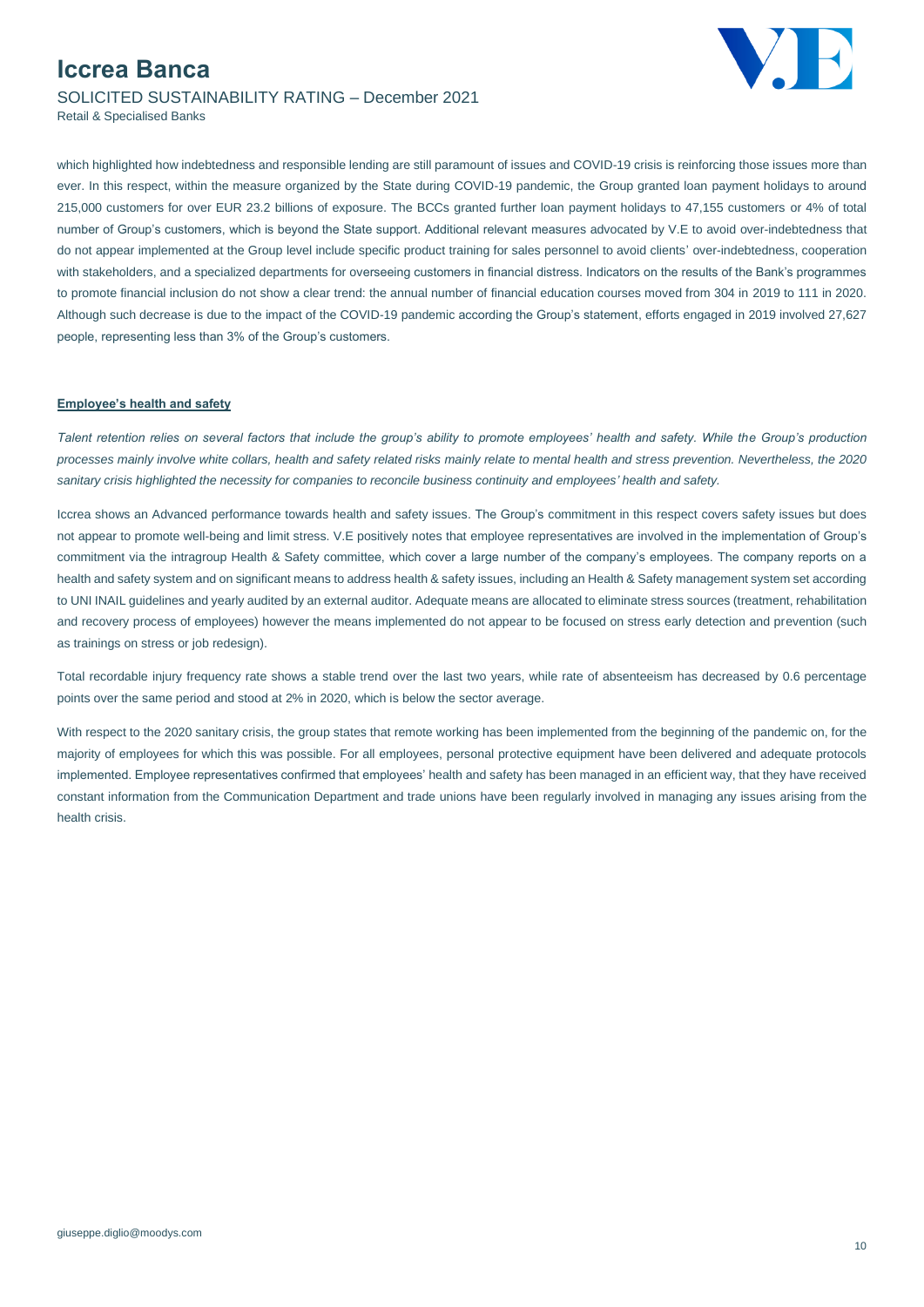## **Iccrea Banca** SOLICITED SUSTAINABILITY RATING – December 2021 Retail & Specialised Banks



### **RISK MANAGEMENT**

Iccrea's risk management system appears to cover some of the Group's most material CSR risks, however highly relevant CSR risks such as climaterelated risks do not appear comprehensively addressed.

- ▶ The Chief Risk Officer directly reports to the Board of Directors. V.E positively noted that he is not part of executive committee. Group-wide risk mapping is conducted once a year by the Risk Department, which establishes for each bank a list of risks aligned to European Central Bank taxonomy. The Top Management of each bank assesses its exposure to those risks in order to define the short list of risks applicable per bank. Risks in the short list are weighted by corresponding risk owners according to their potential impacts on financial results and probability of occurrence. Operational employees are among risk owners. No external stakeholder seems to be officially associated to the risk mapping process. Stress test exercises are used by the definition of a risk appetite framework aligned with with the Financial Stability Board report "Principles for An Effective Risk Appetite Framework". However, the risk mapping does not appear to go beyond regulations requirements and do not include all the relevant CSR risks identified for the Group's activities.
	- o Some CSR risks are integrated to this mapping such as client's data protection, cyber risks and business ethics, while there is a lack of some of the Group's most material CSR risks, such as environmental, climate change, social and human rights risks in credit decisions and other banking activities as well as tax avoidance/evasions and inclusion, retention and development of staff. However, management of CSR risks appears limited, as there is no evidence that Iccrea has implemented relevant means to monitor and mitigate those risks, through the implementation of a balanced scorecard, risk-related training or the monitoring of key risk indicators. Of note, a formal process to integrate ESG risks into risk governance framework is ongoing and it should be completed in the first semester of 2022.
	- o A climate change strategy is vital for financial institutions, given evolving regulatory and reporting requirements, and this is progressively influencing Group's approach to climate change. Indeed, another effort being pushed by recent regulatory requirements is the preliminary assessment performed by the Risk and Lending Departments on climate transition risks exposure of the Group's lending portfolio, a practice already widely observed throughout V.E's Retail and Specialised Banks sector. This activity is also relevant as stress test for the Group willingness to do not interrupt investment and lending activities towards carbon-intensive sectors over that period. This sounds in line with the Group's mission to support each and every local business, but climate change litigation against Group's customers and increasing regulatory requirements in this regard could put the longterm viability and resilience of its business at risk. Iccrea's assessment considered 7 risk drivers (sector included in EU taxonomy, emission trading scheme, emission intensity, energy and water consumptions, air and soil pollution, market and technological innovation), which contribute to determine 6 risk levels: "very high risk" (mainly oil & gas sector), "high risk" (automotive, energy generation, etc.), "high risk construction sector", medium risk (fashion, electromechanical, etc.), "negligible risk" (retail and services) and "green activities" (renewable energy generation, energy distribution, etc.). V.E positively notes that the abovementioned risk drivers are in line with the ECB guide on climate-related risks and the recommendations of Task Force on Climate-Related Financial Disclosures, although water consumption and air / soil pollution are not strictly related to transition risks, while political and legal risks are not formally identified. Risk and Lending Departments are carrying out a physical risks assessment of the Group's lending portfolio. In this respect, over the next 10 to 20 years, agricultural lenders (among the main customers of the Group) will experience increasing climate impacts on their operation mainly through shifting weather patterns, while SMEs resilience will be threatened by increasing loss due to more frequent catastrophic weather events
- The CSR Department annually assesses the group's materiality matrix, where all relevant CSR issues are identified and ranked depending on their significance for employees and stakeholders, the latter being assessed through digital process involving 1,344 external (bank's customers, universities, media, trade unions, etc.) and internal stakeholders in 2020. CSR Department and operational employees linked each material topic to specific risks for the Group. The Group stated that this represents the starting point to use the Group's materiality matrix to feed the group risk matrix, since such process is part of the ESG risk assessment that the Group is currently carrying on and that will be completed in 2022. Iccrea conducts also a watch on emerging CSR risks and has identified, among others:
	- o sustainability in the supply chain, the CSR department states to have initiated internal discussions in order to define a commitment to promote good ESG practices among its suppliers;
	- o climate change risks, the Bank will perform a climate stress test in 2022;
	- o innovation technology, the Group is sing Artificial Intelligence (AI) to help preventing fraud risks.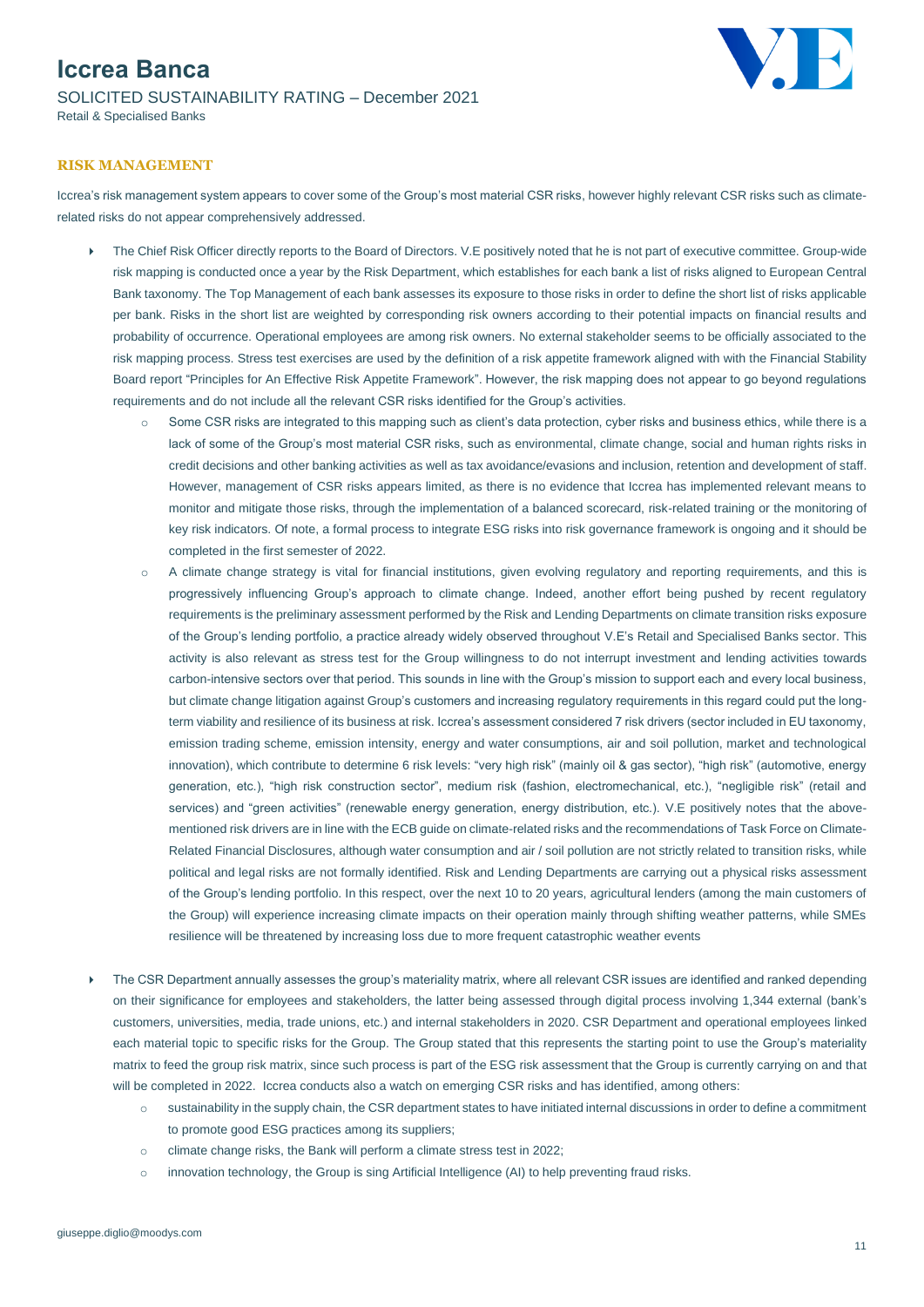

SOLICITED SUSTAINABILITY RATING – December 2021

- Retail & Specialised Banks
	- Advanced internal audits and external controls of risk-management processes are in place: the Chief Risk Officer area is responsible at the Group level for second-level control activities connected with the management of credit, financial and operational risks, including IT risks. Audits and controls responsibilities are clearly identified and allocated to the relevant people. Indeed, the organizational structure of the Risk Management Department of IB includes a "Group Risk Management" unit, which supports the process of defining the Group risk appetite, and a "Mutual Bank Risk Management" unit, which represents the control center for the risk profile of the individual affiliated banks. The internal audit department performs third-level controls, verifying the adequacy and comprehensiveness of the processes and activities performed by the the Risk department.
		- $\circ$  In this frame, the control functions have been outsourced by the mutual banks to the Parent Company, giving to Iccrea Banca the responsibility for the definition of strategies, processes and control methodologies, tools, and planning and reporting standards.
		- o In March 2021 the Group's audit plan 2021-2023 was approved by the Board of Directors of Iccrea Banca. In 2021 it was mainly focused on credit risk in the frame of Covid-19 pandemic, compliance and operational risks. Those latters also include some relevant CSR risk for the Group, such as money laundering, financing of terrorism and IT security and cyber risks. The Group stated to V.E that anti-money laundering would be audited in 2022 and transparency / conflict of interests included in 2023. In 2020, the internal audit department carried out 95.7% of planned audits (1,731).
		- o External control of the Group's risk management system is conducted by the European Central Bank.
		- o A confidential whistleblowing system is available to all employees to report on any issue or breach to the Code of Conducts, however it is not accessible to external stakeholders.

Regarding internal controls, the Retail & Specialised Banks sector shows advanced performance, mainly due to the bank implementing the requirements of supervisory bodies and sector regulations. Iccrea is within the average performance of the V.E sector as it appears to not routinely go beyond such requirements. Iccrea doesn't either include labour rights risks in its mapping and audits about the human right risks exposure of its clients, projects and markets.

- Reporting on risk management is conducted by the Head of the Risk Department to the Board's risk committee. This reporting is mainly focused on the alignment between the risk management activities and the risk appetite framework of the company.
	- o Reporting on CSR risks is conducted by the CSR department to the Board of Directors directly, by annually submitting for approval the materiality assessment as well as by periodically updating on the progress of sustainability plan.
	- o Reporting to stakeholders is made via the Sustainability Report, which includes relevant CSR indicators but only benefits from a limited level of assurance by an external reviewer.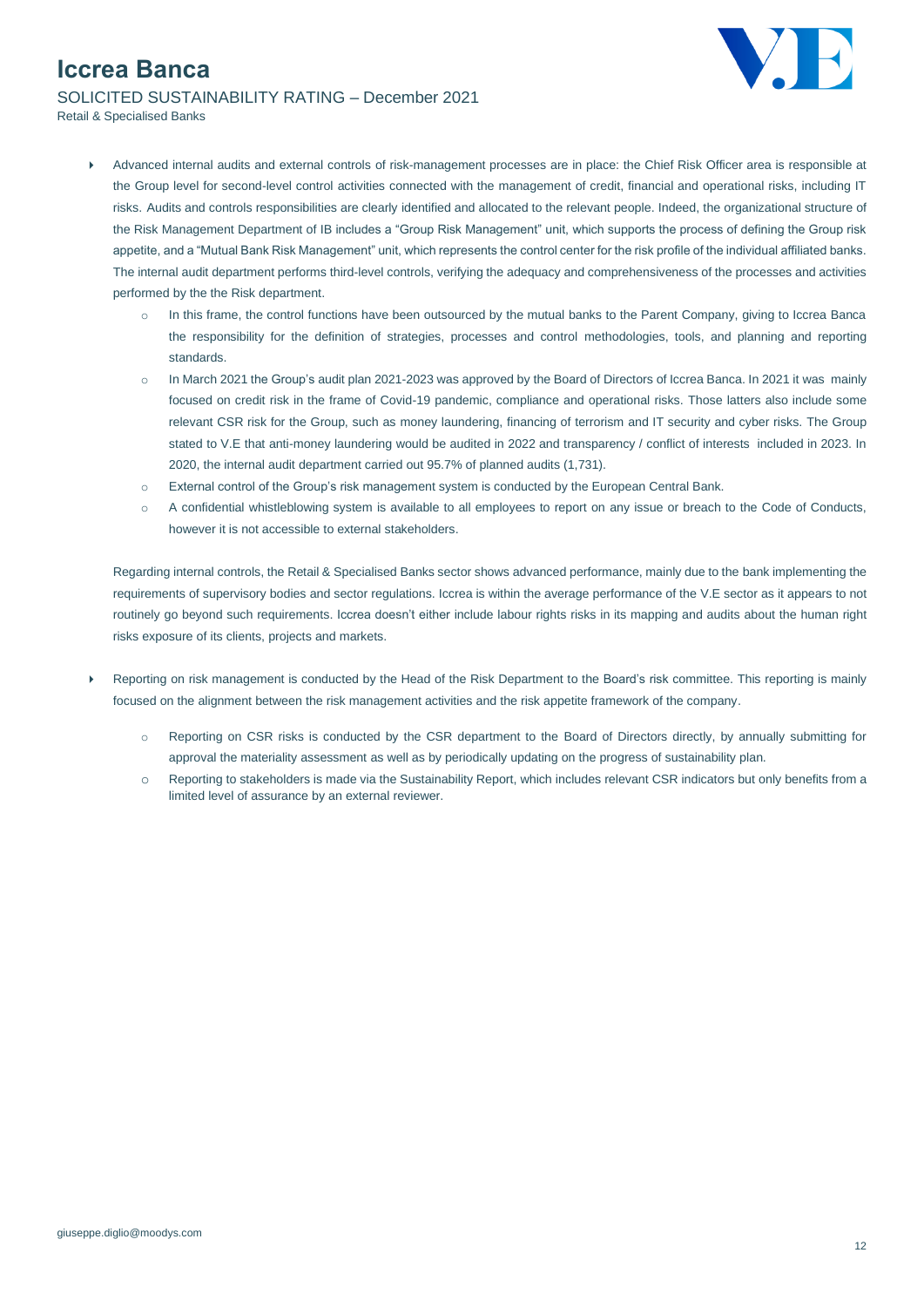SOLICITED SUSTAINABILITY RATING – December 2021 Retail & Specialised Banks



### **REPUTATION**

| <b>REPUTATION (/100)</b>                                           | 51 |
|--------------------------------------------------------------------|----|
| Promotion of the social and economic development                   |    |
| Respect of the human rights standards and prevention of violations |    |
| Executive Remuneration                                             |    |
| Financial inclusion                                                |    |

### **OPERATIONAL EFFICIENCY**

| <b>OPERATIONS (/100)</b>                                         | 53 |
|------------------------------------------------------------------|----|
| <b>Board of Directors</b>                                        |    |
| Environmental strategy                                           |    |
| Development of green products and services                       |    |
| Audit & Internal Controls                                        |    |
| Promotion of labour rights                                       |    |
| Minimising environmental impacts from climate change             |    |
| Transparency and integrity of influence strategies and practices |    |

### **HUMAN CAPITAL**

| <b>HUMAN CAPITAL (/100)</b>                                               | 60 |
|---------------------------------------------------------------------------|----|
| Non-discrimination                                                        | 66 |
| Respect for freedom of association and the right to collective bargaining | 64 |
| Responsible management of restructurings                                  |    |
| Improvement of health and safety conditions                               |    |
| Career management and promotion of employability                          |    |

### **LEGAL SECURITY**

| <b>LEGAL SECURITY (/100)</b>                  | 61 |
|-----------------------------------------------|----|
| Information to customers                      | 65 |
| Responsible customer relations                | 61 |
| Prevention of corruption and money laundering | 58 |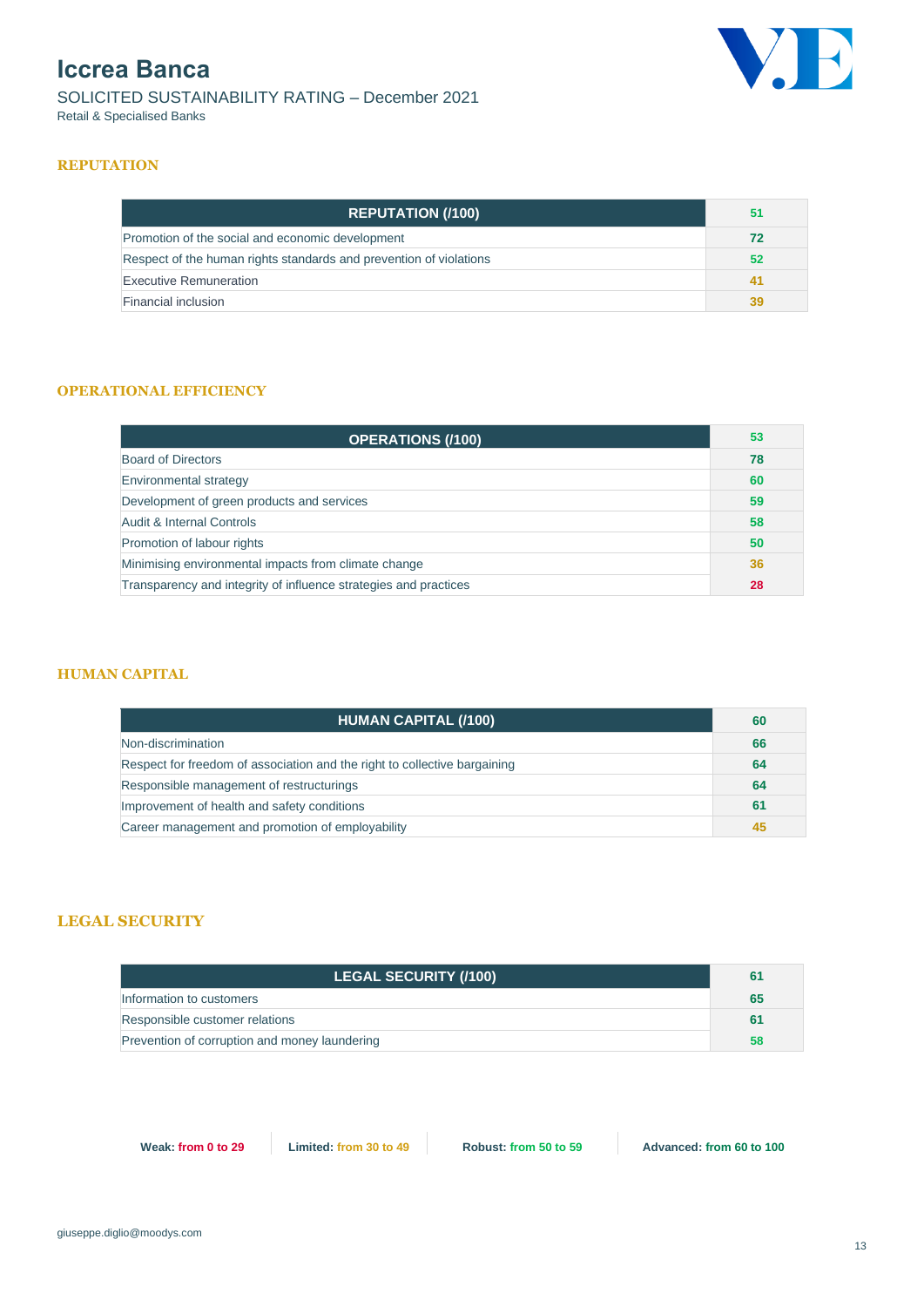## **Iccrea Banca** SOLICITED SUSTAINABILITY RATING – December 2021 Retail & Specialised Banks



# Management

### **INTEGRATION OF ESG DRIVERS INTO CORPORATE GOVERNANCE**

As highlighted by the Europea Commission in the European Green Deal and in the Commission's Communication on the (COVID-19) Recovery Plan, companies are expected to further embed sustainability into their corporate governance framework. Although most factors under review demonstrate Iccrea's advanced willingness to integrate ESG factors into its governance structure and decision-making processes, further efforts are yet to be made. The Group highlighted several future moves in this respect, so its organizational agility will be the key for a fast transformation of such intentions in concrete measures, which will enable the Group to respond to new laws, requirements, and stakeholders' expectations.

- At the **management level**, CSR issues are currently overviewed by the Public Affairs & Sustainability Department and by the Chief Sustainability Committee, which is comprised of Chief of Public Affairs & Sustainability, Business, Lending, Finance, Risk Management, Human Resources, Compliance, Legal and Communication Departments. The Head of Public Affair & Sustainability Department is not part of the executive committee and directly reports to the Board member dedicated to CSR issues. In 2019 the Chief Sustainability Committee analyzed the external context to design the current Sustainability Plan, which was prepared by the Public Affairs & Sustainability Department and approved by the Board of Directors. It did not meet in 2020, however, since issues under its responsibilities were addressed by the Operational Committee, which is an advisory body of General Director. The Chief Sustainability Committee met once in 2021 to discuss the Group's ESG strategy.
- The company is in the process of reorganizing its corporate governance, by separating the Public Affairs and Sustainability business units. This latter will be responsible for CSR issues and the Head of Sustainability will report directly to the Chief of Credit and Investee activities. Also, the sustainability Department will be further divided into two units, one dedicated to sustainability reporting and another one to the integration of ESG topics into the bank's strategy. A formal budget for the Sustainability Department will be integrated in the Sustainability Plan 2022-2024. The responsibility to design such a plan is allocated to the Head of Public Affairs and Sustainability department and the Head of the Risk Department. They report to a steering committee composed of executives from the Business, Risk and Credit and Investee Departments. A Sustainability Manager will be implemented in the departments highly affected by CSR issues. With respect to the allocation of the responsibilities of CSR issues, V.E positively noted that the Sustainability Department will be in the Credit and Investee activities area. This will enable the mutual banks to be more involved in ESG strategies, helping to foster a top-to-bottom approach. Also, the Group's core business, or lending activities, will be the focus of its CSR approach. The implementation of a Sustainability Manger in relevant departments can help the Group to systematically include CSR topics in the decision-making process, but V.E confidence on its effectiveness is lowered by the fact that the Group does not have identify those departments yet.
- The **Board of directors** is responsible for the final approval of the company's overall sustainability strategy and policies. There is one Nominated Director who is dedicated to sustainability issues (currently Giuseppe Gambi). He has expertise on some relevant CSR topics for the Group, such as business ethics (anti-money laundering), customer over indebtedness, finance inclusion, while he appears to have less experience on climate change, human resources, and environmental and social risks in banking activities. Board discussions cover some material sustainability topics for the company, such as climate change, social and environmental issues in business activities and financial inclusion. However, highly relevant topics such as responsible customers relations, business ethics and cybersecurity do not appear regularly discussed.
	- o The company is considering introducing an ESG committee at Board level and a board member dedicated to CSR issues at each Group's bank, however no timeline for this project has been communicated to V.E while this might adequately answer to IB's stakeholders expectation in terms of responsible corporate governance practices. Over 2021, V.E observed an increase of 12 percentage points of the companies having a dedicated Board committee in charge of CSR issues within the Specialized and Retail Banks sector. Even if currently those companies still account for less than 19% of banks analyzed by V.E, stakeholders' pressure in this regard is likely to shape a new corporate governance.
- **Executive remuneration** is linked to the achievement of economic and operational KPIs, also including sustainability-related objectives. However, neither performance conditions nor quantified targets are disclosed by the company. This represents an area of improvement.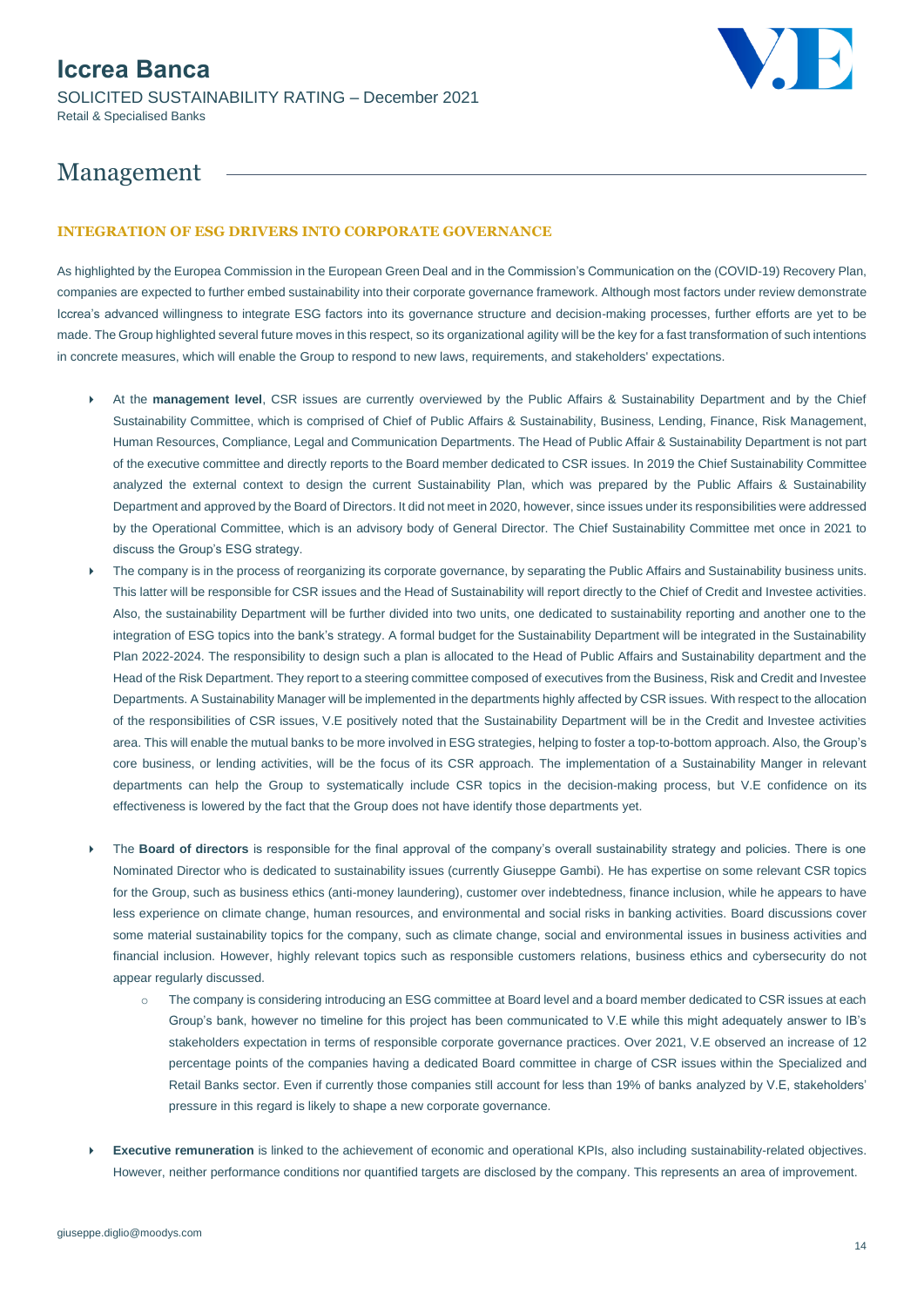

SOLICITED SUSTAINABILITY RATING – December 2021 Retail & Specialised Banks

### **ESG MATERIALITY AND PERFORMANCE MATRIX**



### **ENVIRONMENT**

| Areas of improvement                                                                 |
|--------------------------------------------------------------------------------------|
| Iccrea does not provide data on the carbon footprint for its different portfolio     |
| subsets. This may negatively affect the Group's reputation. In addition, the         |
| publication of a TCFD compliant reporting and the establishment of climate           |
| targets validated by relevant stakeholders such as SBT may reinforce the             |
| accountability of the Group, forcing strategic or business choices.                  |
|                                                                                      |
| The measures in place to integrate environmental factors in lending and asset        |
| management activities are still limited as compared to the group's total asset size. |
|                                                                                      |
| The performance of the group in contributing to sustainable development mainly       |
| derives from its strategic focus on SME financing, rather than from its nascent      |
| environmental investment or green loan initiatives.                                  |
|                                                                                      |
|                                                                                      |

### **SOCIAL**

| <b>Strengths</b>                                                                                                                                                                                                                                                                                                                            | Areas of improvement                                                                                                                                                                                                                                                                   |
|---------------------------------------------------------------------------------------------------------------------------------------------------------------------------------------------------------------------------------------------------------------------------------------------------------------------------------------------|----------------------------------------------------------------------------------------------------------------------------------------------------------------------------------------------------------------------------------------------------------------------------------------|
| The group's strategic focus on SMEs as well as the geographically-focused<br>presence of its cooperative banks both drive its advanced performance in the<br>promotion of social and economic development, although it also benefits from<br>a transparent report on taxes paid. This performance may strengthen the<br>Group's reputation. | The group hasn't expressly committed to managing reorganisation responsibly.<br>The group's actions on human capital issues also don't usually extend beyond<br>what is required by laws or regulations. This may open the group to scrutiny from<br>its stakeholders on these issues. |
| Employee representatives interviewed by V. E expressed positive feedbacks on<br>how the company has dedicated adequate means to protect employee Health<br>& Safety during COVID-19 sanitary crisis, such as continuous communication,                                                                                                      | The share of women in management position, at 7%, is well below the sector<br>average of above 30%. Efforts toward gender equality may strengthen<br>employees' attraction and retention.                                                                                              |
| smart working, and personal protective equipment. This could positively affect<br>the Group's reputation as an employer.                                                                                                                                                                                                                    | While Iccrea has implemented relevant measures to promote financial inclusion,<br>the formalisation of a clear commitment to promote access to basic financial<br>services could reassure its clients, especially in a context of Covid-19 crisis that<br>jeopardized some activities. |

### **GOVERNANCE**

| Strengths                                                                                                                                                                                                                                                                              | Areas of improvement                                                                                                                                   |
|----------------------------------------------------------------------------------------------------------------------------------------------------------------------------------------------------------------------------------------------------------------------------------------|--------------------------------------------------------------------------------------------------------------------------------------------------------|
| All Board members are non-executive directors. Moreover, Board members<br>receive training upon joining the Board and through regular updates, including<br>on CSR issues, which may further reinforce its ability to exercise relevant<br>control over the management of the company. | The Board of Directors' share of women sits at 20% (3 out of 15 members). This<br>figure is below good governance practice standards advocated by V.E. |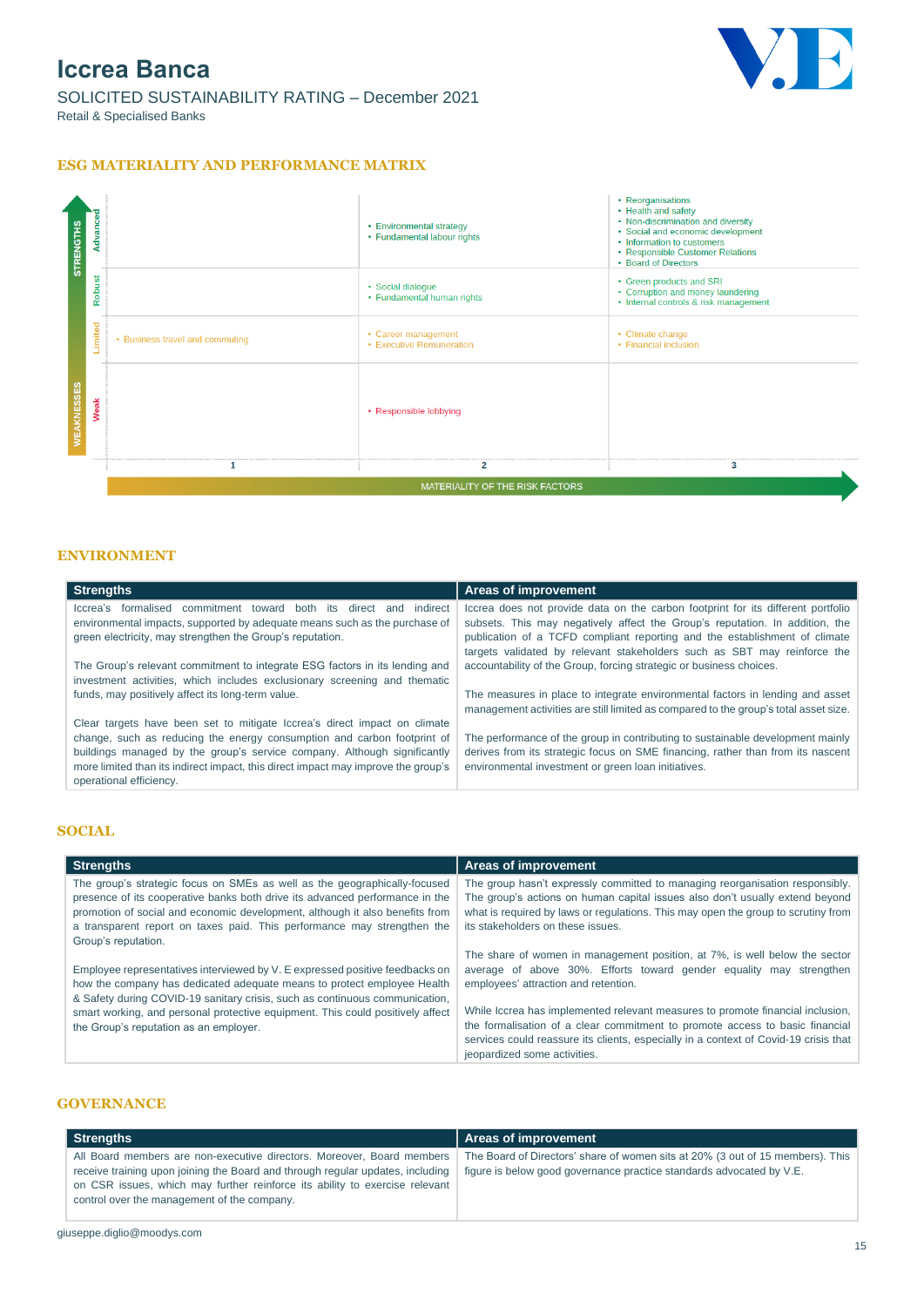





| <b>Strengths</b>                                                                                                                                                                                         | <b>Areas of improvement</b>                                                                                                                                                                                                 |
|----------------------------------------------------------------------------------------------------------------------------------------------------------------------------------------------------------|-----------------------------------------------------------------------------------------------------------------------------------------------------------------------------------------------------------------------------|
| The supervision of material risk-takers is relevant: training on risk-related topics<br>is provided on a regular basis and the risk management department is involved<br>in defining their remuneration. | With reference to senior executives, less than 50% of their variable remuneration<br>component is deferred and severance pay may exceed 2 years' salary. These<br>practices are contrary to the standards advocated by V.E. |
| Advanced measures to prevent corruption and money laundering are in place<br>and will help protect the company's reputation and legal security.                                                          | The creation of a CSR committee at Board level may strengthen stakeholders'<br>confidence in the Company's ability to tackle CSR topics at the highest decision<br>level and hence manage associated risks.                 |

### **COMPANY DETAILED EXPOSURE TO CONTROVERSIES**

| <b>ESG issues</b>                  | <b>Number of companies</b><br>facing associated cases<br>within the sector | <b>Company exposure</b> | <b>Company Reactivity</b> |
|------------------------------------|----------------------------------------------------------------------------|-------------------------|---------------------------|
| Information to customers           | 12                                                                         | <b>No</b>               | N/A                       |
| Responsible customer relations     | 19                                                                         | <b>No</b>               | N/A                       |
| Corruption and money laundering    | 18                                                                         | <b>No</b>               | N/A                       |
| Responsible lobbying               | $\mathbf 0$                                                                | <b>No</b>               | N/A                       |
| Fundamental human rights           | 6                                                                          | <b>No</b>               | N/A                       |
| Fundamental labour rights          | $\mathbf 0$                                                                | <b>No</b>               | N/A                       |
| Non-discrimination and diversity   | $\mathbf{1}$                                                               | <b>No</b>               | N/A                       |
| Environmental strategy             | $\mathbf 0$                                                                | <b>No</b>               | N/A                       |
| Green products and SRI             | 8                                                                          | <b>No</b>               | N/A                       |
| Climate change                     | 8                                                                          | <b>No</b>               | N/A                       |
| Business travel and commuting      | $\mathbf 0$                                                                | <b>No</b>               | N/A                       |
| Social and economic development    | 12                                                                         | <b>No</b>               | N/A                       |
| Financial inclusion                | 5                                                                          | <b>No</b>               | N/A                       |
| <b>Board of Directors</b>          | 4                                                                          | <b>No</b>               | N/A                       |
| Internal control & risk management | 26                                                                         | <b>No</b>               | N/A                       |
| Executive remuneration             | 0                                                                          | <b>No</b>               | N/A                       |
| Social Dialogue                    | 5                                                                          | <b>No</b>               | N/A                       |
| Reorganisation                     | 8                                                                          | <b>No</b>               | N/A                       |
| Career management                  | 1                                                                          | <b>No</b>               | N/A                       |
| Health & safety                    | $\mathbf 0$                                                                | <b>No</b>               | N/A                       |

### **CONTROVERSY MANAGEMENT**

As of October 2021, V.E has identified no controversies in which Iccrea is involved. Therefore, V.E's opinion on Iccrea's ability to ensure balanced relationships with stakeholders is high.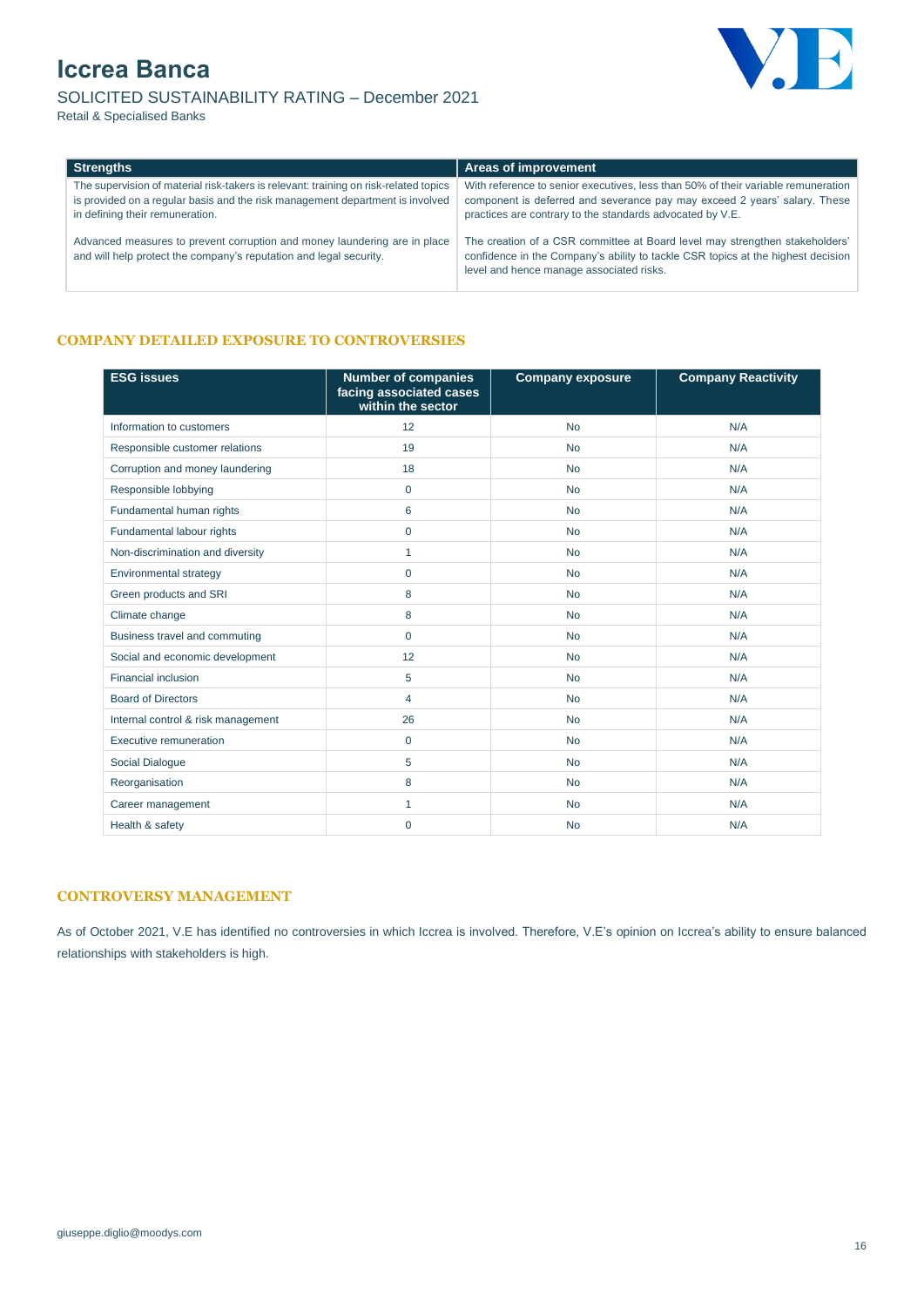SOLICITED SUSTAINABILITY RATING – December 2021 Retail & Specialised Banks



# Methodology

### **Corporate Rating Scale**

Vigeo Eiris' consolidated rating scale ranges from A1+ to D3-.

The consolidated rating translates the overall and relative ESG performance of an issuer according to 2 elements:

- Quartile performance and position within this quartile;
- Position in relation to its peers.



**First dimension:** positions the issuer's overall ESG performance within Vigeo Eiris' research universe, on a 12-level scale:

- The **letter** (A, B, C or D) positions the issuer's ESG score within one of the four quartiles of Vigeo Eiris' overall research universe
- The **number** (1, 2 or 3) positions the issuer's ESG score in relation to its peers within the same quartile.

### **Definition of Strategic Assets**

Each sustainability criterion of our rating framework affects issuers' non-material strategic assets with a different intensity. Vigeo Eiris has categorised these non-material assets into 4 classes: reputation, human capital cohesion, operational efficiency and legal security. The intensity of each sustainability driver on each asset class translates into a weight from 0 to 3.

Vigeo Eiris postulates that a correlation exists between an issuer's level of commitment towards each of the sustainability criteria analysed and its ability to protect and develop these 4 classes of strategic assets.

From the ESG scores obtained by an issuer on different sustainability criteria, we infer a level of risk mitigation of these strategic assets. This level is given a score which is calculated using the following formula:

- "R": Level of risk mitigation
- "Y": Asset under review (reputation, human capital cohesion, legal security, operational efficiency)
- "S": Sustainability criteria score for which the weight of the asset X is weighted at 2 or 3
- "W": Weight allocated to the asset under review within each sustainability driver

### **Ry= ∑(Sy x Wy)/ ∑ Wy**

### **Risk Typology – The 4 main categories**

| <b>Reputation</b>             | 1. Brand recognition, level and variation of brand image and organisation, its leaders and<br>consulting shareholders<br>2. Outbreak, persistence, reduction or elimination of rumours, allegations and controversies<br>3. Licence to operate, degree of social acceptability (approval of the implementation and/ or<br>extension of the company, receipt and maintenance of operational permits and licences from<br>public authorities or ordering parties)<br>4. Talent attraction<br>5. Variation of levels of shareholder support and satisfaction |
|-------------------------------|-----------------------------------------------------------------------------------------------------------------------------------------------------------------------------------------------------------------------------------------------------------------------------------------------------------------------------------------------------------------------------------------------------------------------------------------------------------------------------------------------------------------------------------------------------------|
| <b>Human Capital Cohesion</b> | 1. Stability of labour relations and social conflict mitigation<br>2. Retention of skills and know how; skills development<br>3. Attraction and mobilisation of core skills<br>4. Company culture and values                                                                                                                                                                                                                                                                                                                                              |
| <b>Operational Efficiency</b> | 1. Production cost management (work accidents, competencies, reducing energy<br>consumption etc)<br>2. Competitiveness of products and services (training, waste reduction, employee training<br>and participation)<br>3. Organisational and process effectiveness (audits and control mechanisms, environmental<br>strategies etc)                                                                                                                                                                                                                       |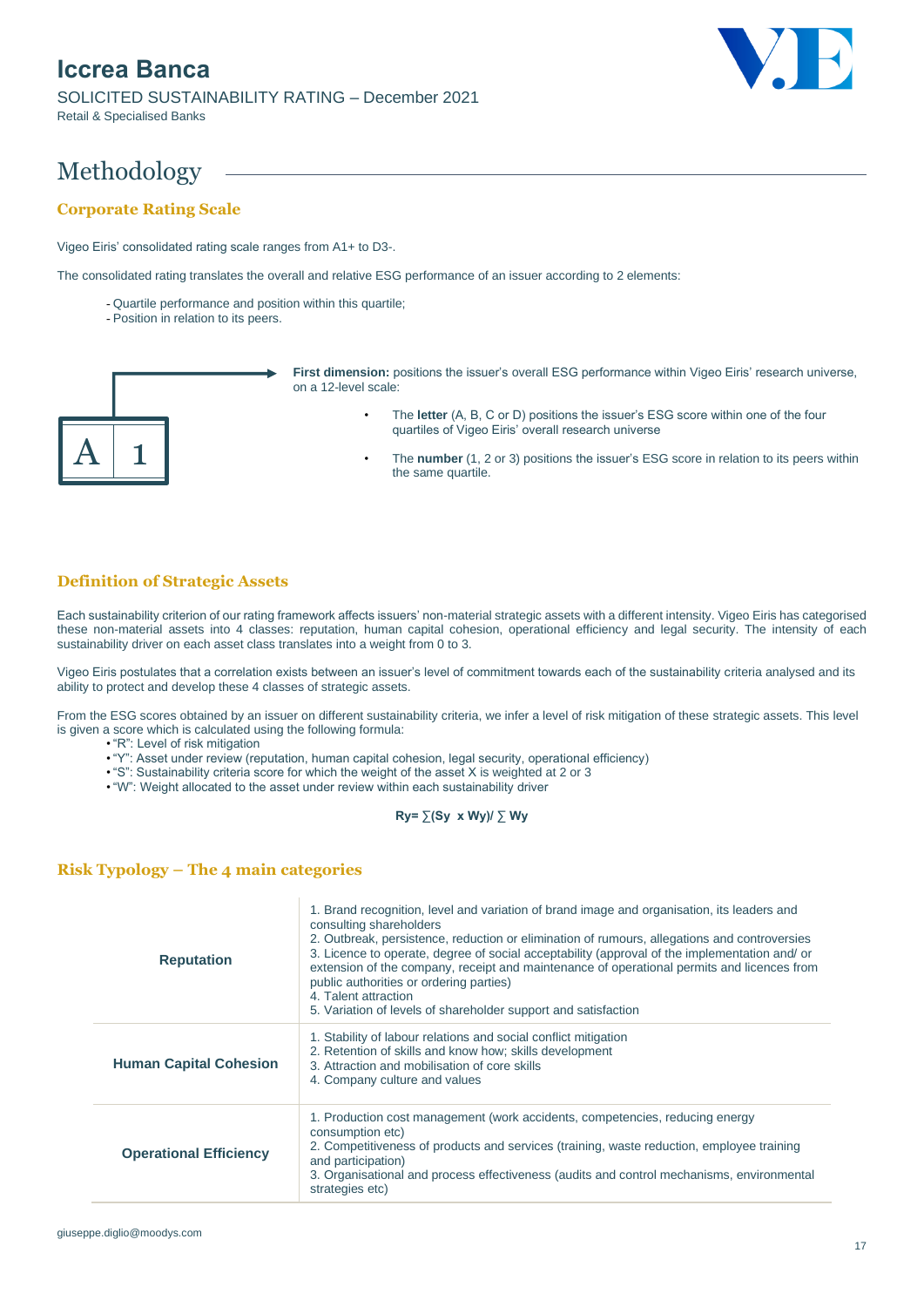SOLICITED SUSTAINABILITY RATING – December 2021 Retail & Specialised Banks



|                       | 4. Innovation and preventing production and organisational process techniques from<br>becoming obsolete; prevention of technological obsolescence<br>5. Security and quality of supplies and revenues |
|-----------------------|-------------------------------------------------------------------------------------------------------------------------------------------------------------------------------------------------------|
| <b>Legal Security</b> | 1. Recourse and complaints, litigation, legal proceedings, trials and fines                                                                                                                           |

### **Controversies**

We continuously monitor controversies involving the social responsibility of the issuers we assess. We promptly disseminate our detailed opinion on the severity and possible consequences of the controversies in question. This service is designed to inform investors and asset managers about unexpected changes in issuers' risk profiles and enable them to make informed decisions.

We assess issuers' capacity to mitigate risks arising from allegations, media campaigns, lawsuits, or social movements related to environmental, social, ethical, supply chain, human rights and governance issues, which involve their products, services or behaviours. We provide an opinion on issuers' controversy risk mitigation based on the analysis of three systematic factors: the **severity** of the controversy regarding the social responsibility norms and standards applicable to the issuer and the rights and expectations of its stakeholders; the **frequency** of similar allegations involving the issuer; the issuer's **responsiveness** and its ability to take appropriate, corrective and preventive measures. Depending on their topic, controversies are categorised into 106 different themes.

This service provides access to our Controversy Journal, which is permanently available and categorises entries by social responsibility theme and factor, company, sector, and country. It also offers a "Warning List", identifying companies involved in the most critical controversies which, due to the frequency of allegations to which they are subject and/ or their weak level of responsiveness, require issuers to be more vigilant. The reference universe for Vigeo Eiris' controversy analysis is based on our exclusive Equitics© research. The Controversy Database is updated daily and involves correspondence with issuers.

### **Energy Transition Strategy score**

By taking into account the size, sector of activity and nature of its products and services, we assess a company's willingness and capacity to adopt a clear, documented and measurable transformation strategy regarding its behaviour, products and services; with the objective of reducing its carbon footprint and creating sustainable value based on low-carbon activities that are in line with international climate objectives such as the 2 degrees policy.

Each issuer receives an Energy Transition Strategy score resulting from the analysis of criteria defining its responsibilities regarding the fight against climate change. These criteria stem from an authoritative framework of international norms and standards and consider the best practices that make up our Equitics© framework: green products, energy, atmospheric emissions, transportation, use and disposal of products, and societal impacts of products & services. The reference universe is based on Vigeo Eiris' Equitics© research and is updated at the same time as Equitics©.

### **Carbon Footprint**

A company's carbon footprint is the total volume of Greenhouse Gas (GHG) emissions in tonnes of CO2 equivalent (Scope 1 + Scope 2) emitted by the issuer.

#### Emissions

- Scope 1 covers direct GHG emissions originating from sources that are owned or controlled by the issuer.
- Scope 2 covers indirect GHG emissions caused by the organisation's consumption of electricity, heat, cooling or steam purchased or brought into its reporting perimeter.
- Scope 3 covers other indirect emissions (not included in Scope 2) from the entire value chain, both upstream and downstream.

#### Data

The main source of GHG emissions data is the Carbon Disclosure Project (CDP) and Vigeo Eiris' own company research. When data is not available via these two processes, Vigeo Eiris estimates the Carbon Footprint of the company based on the size and the nature of the issuer's activities, using three main modeling processes: regression analysis, sector-specific factors and average sector emission ratios. The research on non-sovereign issuers is updated twice a year.